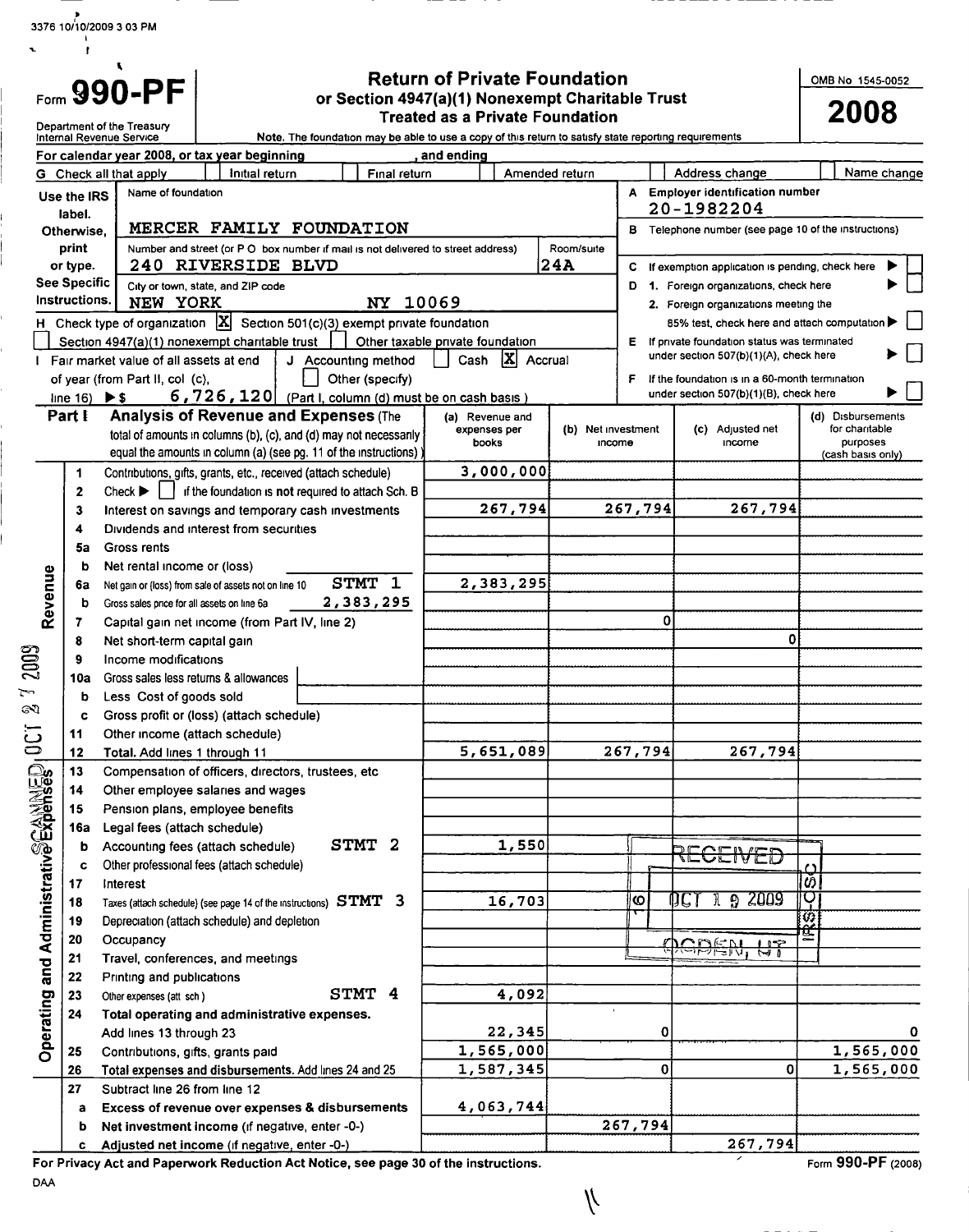$\ddot{\phantom{0}}$ 

|                             |          | Form 990-PF (2008) MERCER FAMILY FOUNDATION                                                            | 20-1982204        |                |              |  | Page 2                |  |  |
|-----------------------------|----------|--------------------------------------------------------------------------------------------------------|-------------------|----------------|--------------|--|-----------------------|--|--|
|                             |          | <b>Balance Sheets</b> Attached schedules and amounts in the description column                         | Beginning of year |                | End of year  |  |                       |  |  |
|                             | Part II  | should be for end-of-year amounts only (See instructions)                                              | (a) Book Value    | (b) Book Value |              |  | (c) Fair Market Value |  |  |
|                             | 1        | Cash-non-interest-bearing                                                                              | 197,165           | 262,803        |              |  | 262,803               |  |  |
|                             | 2        | Savings and temporary cash investments                                                                 |                   |                |              |  |                       |  |  |
|                             | 3        | Accounts receivable                                                                                    |                   |                |              |  |                       |  |  |
|                             |          | Less allowance for doubtful accounts $\blacktriangleright$                                             |                   |                |              |  |                       |  |  |
|                             | 4        | Pledges receivable $\blacktriangleright$                                                               |                   |                |              |  |                       |  |  |
|                             |          | Less allowance for doubtful accounts $\blacktriangleright$                                             |                   |                |              |  |                       |  |  |
|                             | 5        | Grants receivable                                                                                      |                   |                |              |  |                       |  |  |
|                             | 6        | Receivables due from officers, directors, trustees, and other                                          |                   |                |              |  |                       |  |  |
|                             |          | disqualified persons (attach schedule) (see page 15 of the                                             |                   |                |              |  |                       |  |  |
|                             |          | instructions)                                                                                          |                   |                |              |  |                       |  |  |
|                             | 7        | Other notes and loans receivable (att schedule)                                                        |                   |                |              |  |                       |  |  |
|                             |          | Less allowance for doubtful accounts $\blacktriangleright$                                             |                   |                |              |  |                       |  |  |
|                             |          | Inventories for sale or use                                                                            |                   |                |              |  |                       |  |  |
| Assets                      | 8<br>9   | Prepaid expenses and deferred charges                                                                  |                   |                |              |  |                       |  |  |
|                             |          | Investments-U S. and state government obligations (attach schedule)                                    |                   |                |              |  |                       |  |  |
|                             | 10a      | SEE STMT 5<br>Investments-corporate stock (attach schedule)                                            | 2,465,211         | 6,463,317      |              |  | 6,463,317             |  |  |
|                             | b        |                                                                                                        |                   |                |              |  |                       |  |  |
|                             | c        | Investments-corporate bonds (attach schedule)                                                          |                   |                |              |  |                       |  |  |
|                             | 11       | Investments-land, buildings, and equipment basis                                                       |                   |                |              |  |                       |  |  |
|                             |          | Less accumulated depreciation (attach sch.)                                                            |                   |                |              |  |                       |  |  |
|                             | 12       | Investments---mortgage loans                                                                           |                   |                |              |  |                       |  |  |
|                             | 13       | Investments-other (attach schedule)                                                                    |                   |                |              |  |                       |  |  |
|                             | 14       | Land, buildings, and equipment basis                                                                   |                   |                |              |  |                       |  |  |
|                             |          | Less accumulated depreciation (attach sch)                                                             |                   |                |              |  |                       |  |  |
|                             | 15       | Other assets (describe $\blacktriangleright$<br>)                                                      |                   |                |              |  |                       |  |  |
|                             | 16       | Total assets (to be completed by all filers-see the                                                    |                   |                |              |  |                       |  |  |
|                             |          | instructions Also, see page 1, item I)                                                                 | 2,662,376         | 6,726,120      |              |  | 6,726,120             |  |  |
|                             | 17       | Accounts payable and accrued expenses                                                                  |                   |                |              |  |                       |  |  |
|                             | 18       | Grants payable                                                                                         |                   |                |              |  |                       |  |  |
|                             | 19       | Deferred revenue                                                                                       |                   |                |              |  |                       |  |  |
| Liabilities                 | 20       | Loans from officers, directors, trustees, and other disqualified persons                               |                   |                |              |  |                       |  |  |
|                             | 21       | Mortgages and other notes payable (attach schedule)                                                    |                   |                |              |  |                       |  |  |
|                             | 22       | Other liabilities (describe ▶<br>$\mathcal{Y}$                                                         |                   |                |              |  |                       |  |  |
|                             | 23       | Total liabilities (add lines 17 through 22)                                                            | $\mathbf 0$       |                | Ω            |  |                       |  |  |
|                             |          | Foundations that follow SFAS 117, check here ▶                                                         |                   |                |              |  |                       |  |  |
|                             |          | and complete lines 24 through 26 and lines 30 and 31.                                                  |                   |                |              |  |                       |  |  |
|                             | 24       | Unrestricted                                                                                           |                   |                |              |  |                       |  |  |
| Net Assets or Fund Balances | 25       | Temporarily restricted                                                                                 |                   |                |              |  |                       |  |  |
|                             | 26       | Permanently restricted                                                                                 |                   |                |              |  |                       |  |  |
|                             |          | $\mathbf{x}$<br>Foundations that do not follow SFAS 117, check here ▶                                  |                   |                |              |  |                       |  |  |
|                             |          | and complete lines 27 through 31.                                                                      |                   |                |              |  |                       |  |  |
|                             | 27       | Capital stock, trust principal, or current funds                                                       |                   |                |              |  |                       |  |  |
|                             | 28       | Paid-in or capital surplus, or land, bldg, and equipment fund                                          |                   |                |              |  |                       |  |  |
|                             | 29       | Retained earnings, accumulated income, endowment, or other funds                                       | 2,662,376         | 6,726,120      |              |  |                       |  |  |
|                             | 30       | Total net assets or fund balances (see page 17 of the                                                  |                   |                |              |  |                       |  |  |
|                             |          | instructions)                                                                                          | 2,662,376         | 6,726,120      |              |  |                       |  |  |
|                             | 31       | Total liabilities and net assets/fund balances (see page 17                                            |                   |                |              |  |                       |  |  |
|                             |          | of the instructions)                                                                                   | 2,662,376         | 6,726,120      |              |  |                       |  |  |
|                             | Part III | <b>Analysis of Changes in Net Assets or Fund Balances</b>                                              |                   |                |              |  |                       |  |  |
|                             |          | 1 Total net assets or fund balances at beginning of year—Part II, column (a), line 30 (must agree with |                   |                |              |  |                       |  |  |
|                             |          | end-of-year figure reported on prior year's return)                                                    |                   |                | 1            |  | 2,662,376             |  |  |
|                             |          | 2 Enter amount from Part I, line 27a                                                                   |                   |                | $\mathbf{2}$ |  | 4,063,744             |  |  |
|                             |          | 3 Other increases not included in line 2 (itemize)                                                     |                   |                | 3            |  |                       |  |  |
|                             |          | 4 Add lines 1, 2, and 3                                                                                |                   |                | 4            |  | 6,726,120             |  |  |
|                             |          | 5 Decreases not included in line 2 (itemize) >                                                         |                   |                | 5            |  |                       |  |  |

6 Total net assets or fund balances at end of year (line 4 minus line 5)—Part II, column (b), line 30  $\begin{array}{|l|} 6 & 6,726,120 \end{array}$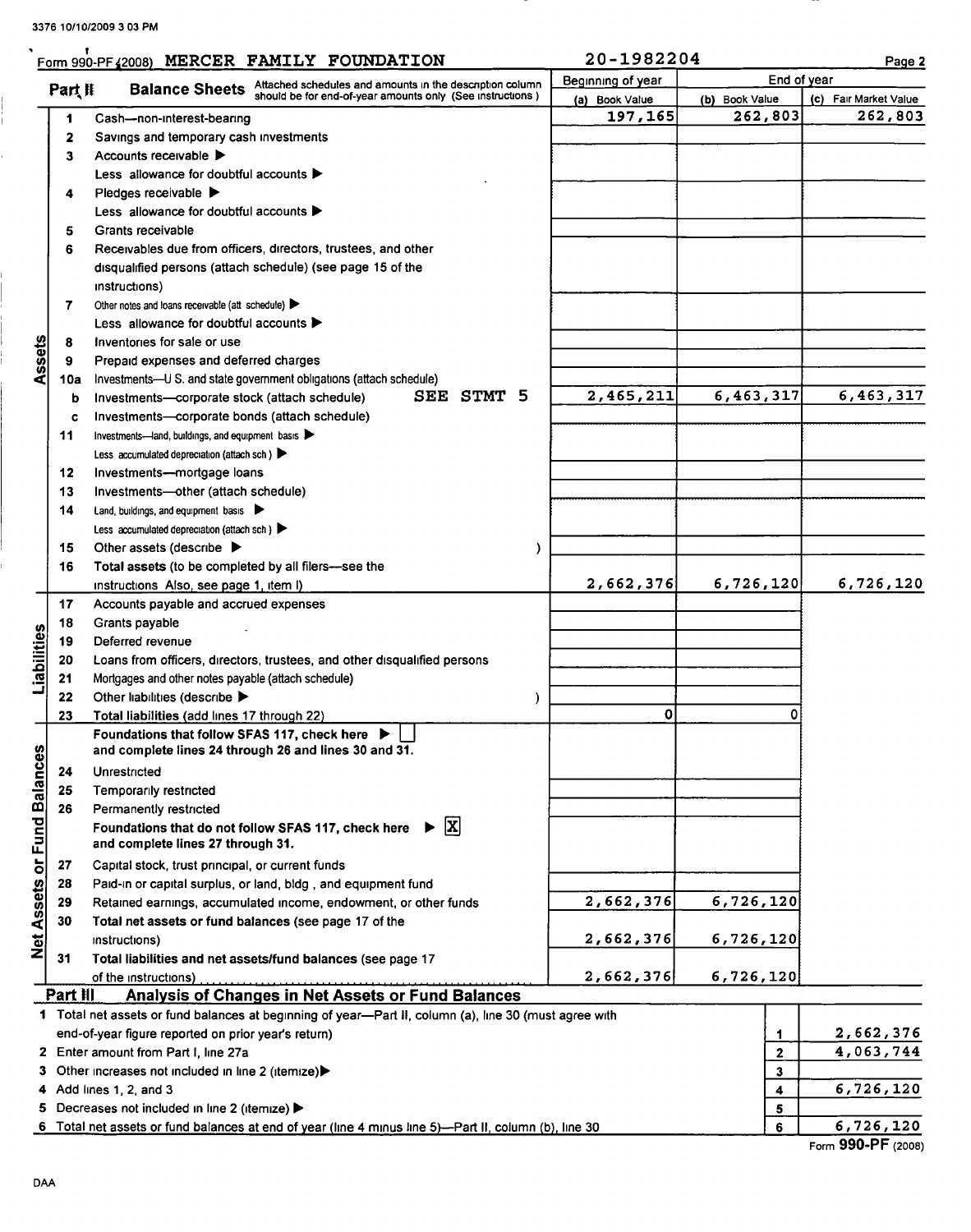$-$ 

| Form 990-PF (2008) MERCER FAMILY FOUNDATION<br>Part IV              | <b>Capital Gains and Losses for Tax on Investment Income</b>                                                                                                                                                |         |                                                 |                                          |                                                             |
|---------------------------------------------------------------------|-------------------------------------------------------------------------------------------------------------------------------------------------------------------------------------------------------------|---------|-------------------------------------------------|------------------------------------------|-------------------------------------------------------------|
|                                                                     | (a) List and describe the kind(s) of property sold (e g , real estate,<br>2-story brick warehouse, or common stock, 200 shs MLC Co)                                                                         |         | (b) How acquired<br>P-Purchase<br>D-Donation    | (c) Date acquired<br>(mo, day, yr)       | (d) Date sold<br>(mo, day, yr)                              |
| N/A<br>1a                                                           |                                                                                                                                                                                                             |         |                                                 |                                          |                                                             |
| b                                                                   |                                                                                                                                                                                                             |         |                                                 |                                          |                                                             |
| c<br>d                                                              |                                                                                                                                                                                                             |         |                                                 |                                          |                                                             |
| θ                                                                   |                                                                                                                                                                                                             |         |                                                 |                                          |                                                             |
| (e) Gross sales price                                               | (f)<br>Depreciation allowed<br>(or allowable)                                                                                                                                                               |         | (g) Cost or other basis<br>plus expense of sale |                                          | (h) Gain or (loss)<br>(e) $plus (f)$ minus $(g)$            |
| a                                                                   |                                                                                                                                                                                                             |         |                                                 |                                          |                                                             |
| b                                                                   |                                                                                                                                                                                                             |         |                                                 |                                          |                                                             |
| c                                                                   |                                                                                                                                                                                                             |         |                                                 |                                          |                                                             |
| d                                                                   |                                                                                                                                                                                                             |         |                                                 |                                          |                                                             |
| е                                                                   |                                                                                                                                                                                                             |         |                                                 |                                          |                                                             |
|                                                                     | Complete only for assets showing gain in column (h) and owned by the foundation on 12/31/69                                                                                                                 |         | $(k)$ Excess of col $(i)$                       |                                          | (I) Gains (Col (h) gain minus                               |
| FMV as of 12/31/69<br>(i)                                           | (j) Adjusted basis<br>as of 12/31/69                                                                                                                                                                        |         | over col (j), if any                            |                                          | col (k), but not less than -0-) or<br>Losses (from col (h)) |
| а                                                                   |                                                                                                                                                                                                             |         |                                                 |                                          |                                                             |
| b                                                                   |                                                                                                                                                                                                             |         |                                                 |                                          |                                                             |
| c                                                                   |                                                                                                                                                                                                             |         |                                                 |                                          |                                                             |
| d                                                                   |                                                                                                                                                                                                             |         |                                                 |                                          |                                                             |
| е                                                                   | If gain, also enter in Part I, line 7                                                                                                                                                                       |         |                                                 |                                          |                                                             |
| 2 Capital gain net income or (net capital loss)                     | If (loss), enter -0- in Part I, line 7                                                                                                                                                                      |         |                                                 | 2                                        |                                                             |
|                                                                     | 3 Net short-term capital gain or (loss) as defined in sections 1222(5) and (6)                                                                                                                              |         |                                                 |                                          |                                                             |
|                                                                     | If gain, also enter in Part I, line 8, column (c) (see pages 13 and 17 of the instructions)                                                                                                                 |         |                                                 | 3                                        |                                                             |
| If (loss), enter -0- in Part I, line 8<br>Part V                    | Qualification Under Section 4940(e) for Reduced Tax on Net Investment Income                                                                                                                                |         |                                                 |                                          |                                                             |
| If section 4940(d)(2) applies, leave this part blank                | Was the foundation liable for the section 4942 tax on the distributable amount of any year in the base period?<br>If "Yes," the foundation does not qualify under section 4940(e) Do not complete this part |         |                                                 | $\vert$ $\vert$ Yes $\vert$ X $\vert$ No |                                                             |
|                                                                     | Enter the appropriate amount in each column for each year, see page 18 of the instructions before making any entries                                                                                        |         |                                                 |                                          |                                                             |
| (a)<br>Base penod years<br>Calendar year (or tax year beginning in) | (b)<br>Adjusted qualifying distributions                                                                                                                                                                    |         | (c)<br>Net value of nonchantable-use assets     |                                          | (d)<br>Distribution ratio<br>(col (b) divided by col (c))   |
| 2007                                                                |                                                                                                                                                                                                             | 290,744 |                                                 |                                          |                                                             |
| 2006                                                                |                                                                                                                                                                                                             | 174,000 |                                                 |                                          |                                                             |
| 2005                                                                |                                                                                                                                                                                                             |         |                                                 |                                          |                                                             |
| 2004                                                                |                                                                                                                                                                                                             |         |                                                 |                                          |                                                             |
| 2003                                                                |                                                                                                                                                                                                             |         |                                                 |                                          |                                                             |
| 2 Total of line 1, column (d)                                       |                                                                                                                                                                                                             |         |                                                 | 2                                        |                                                             |
|                                                                     | 3 Average distribution ratio for the 5-year base period—divide the total on line 2 by 5, or by the                                                                                                          |         |                                                 | 3                                        |                                                             |
|                                                                     | number of years the foundation has been in existence if less than 5 years                                                                                                                                   |         |                                                 |                                          |                                                             |
|                                                                     | 4 Enter the net value of noncharitable-use assets for 2008 from Part X, line 5                                                                                                                              |         |                                                 | 4                                        | 0                                                           |
| 5 Multiply line 4 by line 3                                         |                                                                                                                                                                                                             |         |                                                 | 5                                        |                                                             |
| 6 Enter 1% of net investment income (1% of Part I, line 27b)        |                                                                                                                                                                                                             |         |                                                 | 6                                        | 2,678                                                       |
| 7 Add lines 5 and 6                                                 |                                                                                                                                                                                                             |         |                                                 | 7                                        | 2,678                                                       |
| 8 Enter qualifying distributions from Part XII, line 4              |                                                                                                                                                                                                             |         |                                                 | 8                                        | 1,565,000                                                   |
| the Part VI instructions on page 18                                 | If line 8 is equal to or greater than line 7, check the box in Part VI, line 1b, and complete that part using a 1% tax rate See                                                                             |         |                                                 |                                          |                                                             |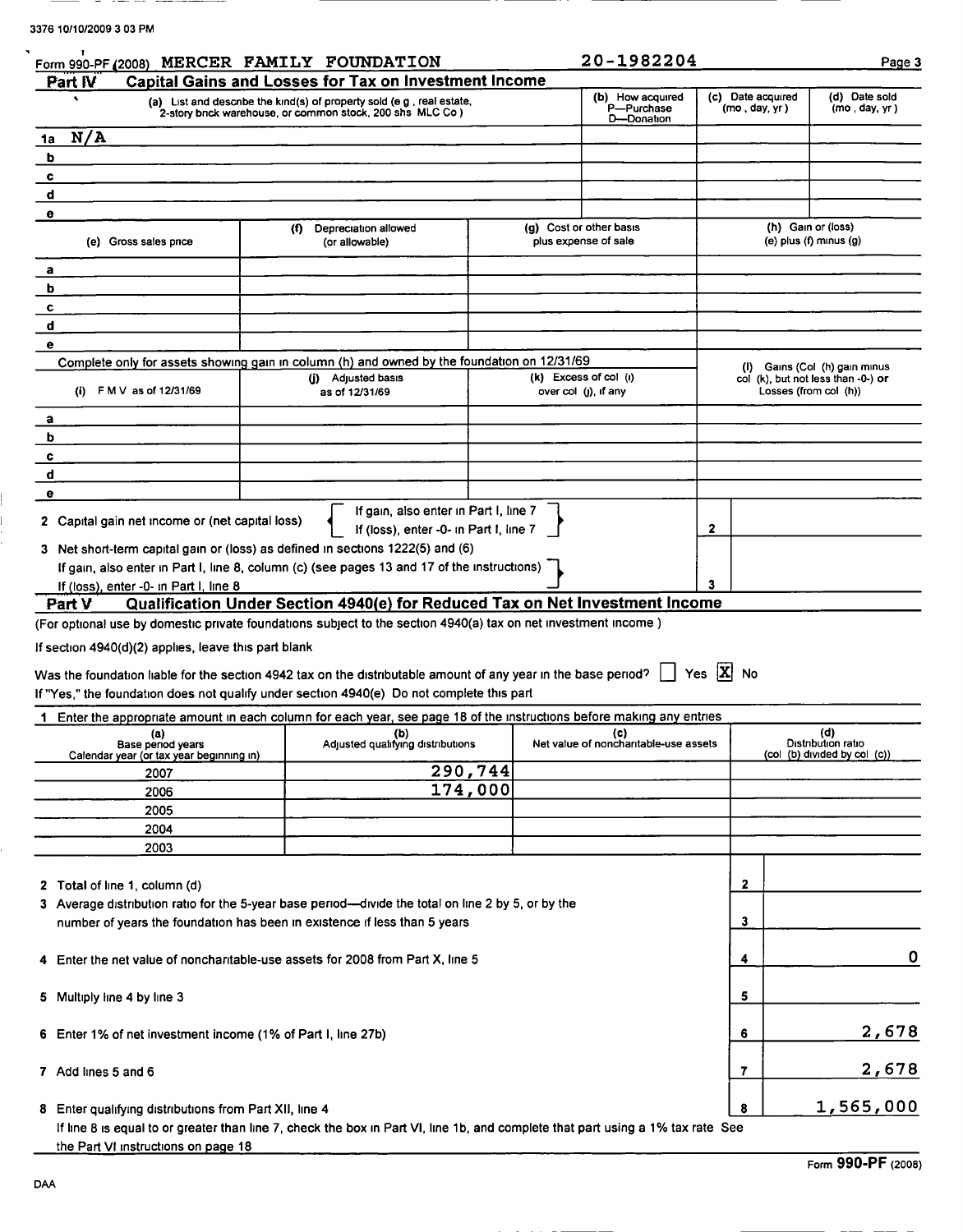|              | Form 990-PF (2008) MERCER FAMILY FOUNDATION                                                                                         |                                                                                                                    |  |       | 20-1982204   |  |    |     |                |             | Page 4       |
|--------------|-------------------------------------------------------------------------------------------------------------------------------------|--------------------------------------------------------------------------------------------------------------------|--|-------|--------------|--|----|-----|----------------|-------------|--------------|
|              | Part VI                                                                                                                             | Excise Tax Based on Investment Income (Section 4940(a), 4940(b), 4940(e), or 4948-see page 18 of the instructions) |  |       |              |  |    |     |                |             |              |
| 1a           | Exempt operating foundations described in section 4940(d)(2), check here $\blacktriangleright \bigsqcup$ and enter "N/A" on line 1. |                                                                                                                    |  |       |              |  |    |     |                |             |              |
|              | Date of ruling letter.                                                                                                              | (attach copy of ruling letter if necessary-see instructions)                                                       |  |       |              |  |    |     |                |             |              |
| ь            | Domestic foundations that meet the section 4940(e) requirements in Part V, check                                                    |                                                                                                                    |  |       |              |  | 1  |     |                |             | 2,678        |
|              | here $\triangleright$ $\lfloor \mathbf{X} \rfloor$ and enter 1% of Part I, line 27b                                                 |                                                                                                                    |  |       |              |  |    |     |                |             |              |
| c            | All other domestic foundations enter 2% of line 27b Exempt foreign organizations enter 4%                                           |                                                                                                                    |  |       |              |  |    |     |                |             |              |
|              | of Part I, line 12, col. (b)                                                                                                        |                                                                                                                    |  |       |              |  |    |     |                |             |              |
| 2            | Tax under section 511 (domestic section 4947(a)(1) trusts and taxable foundations only Others enter -0-)                            |                                                                                                                    |  |       |              |  | 2  |     |                |             |              |
| 3            | Add lines 1 and 2                                                                                                                   |                                                                                                                    |  |       |              |  | 3  |     |                |             | 2,678        |
| 4            | 4<br>Subtitle A (income) tax (domestic section 4947(a)(1) trusts and taxable foundations only Others enter -0-)                     |                                                                                                                    |  |       |              |  |    |     |                |             |              |
| 5            | Tax based on investment income. Subtract line 4 from line 3 If zero or less, enter -0-                                              |                                                                                                                    |  |       |              |  | 5  |     |                |             | 2,678        |
| 6            | Credits/Payments                                                                                                                    |                                                                                                                    |  |       |              |  |    |     |                |             |              |
| a            | 2008 estimated tax payments and 2007 overpayment credited to 2008                                                                   |                                                                                                                    |  | 6а    | <u>2,657</u> |  |    |     |                |             |              |
| b            | Exempt foreign organizations-tax withheld at source                                                                                 |                                                                                                                    |  | 6b    |              |  |    |     |                |             |              |
| c            | Tax paid with application for extension of time to file (Form 8868)                                                                 |                                                                                                                    |  | 6c    | 5,000        |  |    |     |                |             |              |
| d            | Backup withholding erroneously withheld                                                                                             |                                                                                                                    |  | 6d    |              |  |    |     |                |             |              |
| 7            | Total credits and payments Add lines 6a through 6d                                                                                  |                                                                                                                    |  |       |              |  | 7  |     |                |             | 7,657        |
| 8            | Enter any penalty for underpayment of estimated tax Check here   f Form 2220 is attached                                            |                                                                                                                    |  |       |              |  | 8  |     |                |             |              |
| 9            | Tax due. If the total of lines 5 and 8 is more than line 7, enter amount owed                                                       |                                                                                                                    |  |       |              |  | 9  |     |                |             |              |
| 10           | Overpayment. If line 7 is more than the total of lines 5 and 8, enter the amount overpaid                                           |                                                                                                                    |  |       |              |  | 10 |     |                |             | 4,979        |
| 11           | Enter the amount of line 10 to be Credited to 2009 estimated tax $\blacktriangleright$                                              |                                                                                                                    |  | 4,979 | Refunded     |  | 11 |     |                |             |              |
|              | Part VII-A<br><b>Statements Regarding Activities</b>                                                                                |                                                                                                                    |  |       |              |  |    |     |                |             |              |
| 1a i         | During the tax year, did the foundation attempt to influence any national, state, or local legislation or did it                    |                                                                                                                    |  |       |              |  |    |     |                | Yes         | No           |
|              | participate or intervene in any political campaign?                                                                                 |                                                                                                                    |  |       |              |  |    |     | 1a             |             | X            |
| b.           | Did it spend more than \$100 during the year (either directly or indirectly) for political purposes (see page 19                    |                                                                                                                    |  |       |              |  |    |     |                |             |              |
|              | of the instructions for definition)?                                                                                                |                                                                                                                    |  |       |              |  |    |     | 1b             |             | X            |
|              | If the answer is "Yes" to 1a or 1b, attach a detailed description of the activities and copies of any materials                     |                                                                                                                    |  |       |              |  |    |     |                |             |              |
|              | published or distributed by the foundation in connection with the activities                                                        |                                                                                                                    |  |       |              |  |    |     |                |             |              |
|              |                                                                                                                                     |                                                                                                                    |  |       |              |  |    |     | 1c             |             | X            |
| c            | Did the foundation file Form 1120-POL for this year?                                                                                |                                                                                                                    |  |       |              |  |    |     |                |             |              |
| đ            | Enter the amount (if any) of tax on political expenditures (section 4955) imposed during the year                                   |                                                                                                                    |  |       |              |  |    |     |                |             |              |
|              |                                                                                                                                     |                                                                                                                    |  |       |              |  |    |     |                |             |              |
| е            | Enter the reimbursement (if any) paid by the foundation during the year for political expenditure tax imposed on                    |                                                                                                                    |  |       |              |  |    |     |                |             |              |
|              | foundation managers $\triangleright$ \$                                                                                             |                                                                                                                    |  |       |              |  |    |     |                |             |              |
| $\mathbf{2}$ | Has the foundation engaged in any activities that have not previously been reported to the IRS?                                     |                                                                                                                    |  |       |              |  |    |     | $\mathbf{2}$   |             | X            |
|              | If "Yes," attach a detailed description of the activities                                                                           |                                                                                                                    |  |       |              |  |    |     |                |             |              |
| 3            | Has the foundation made any changes, not previously reported to the IRS, in its governing instrument, articles of                   |                                                                                                                    |  |       |              |  |    |     |                |             |              |
|              | incorporation, or bylaws, or other similar instruments? If "Yes," attach a conformed copy of the changes                            |                                                                                                                    |  |       |              |  |    |     | 3              |             | X            |
| 4а           | Did the foundation have unrelated business gross income of \$1,000 or more during the year?                                         |                                                                                                                    |  |       |              |  |    |     | 4а             |             | $\mathbf{x}$ |
| b            | If "Yes," has it filed a tax return on Form 990-T for this year?                                                                    |                                                                                                                    |  |       |              |  |    | N/A | 4b             |             |              |
| 5            | Was there a liquidation, termination, dissolution, or substantial contraction during the year?                                      |                                                                                                                    |  |       |              |  |    |     | 5              |             | $\mathbf{x}$ |
|              | If "Yes," attach the statement required by General Instruction T                                                                    |                                                                                                                    |  |       |              |  |    |     |                |             |              |
| 6            | Are the requirements of section 508(e) (relating to sections 4941 through 4945) satisfied either                                    |                                                                                                                    |  |       |              |  |    |     |                |             |              |
|              | • By language in the governing instrument, or                                                                                       |                                                                                                                    |  |       |              |  |    |     |                |             |              |
|              | • By state legislation that effectively amends the governing instrument so that no mandatory directions that                        |                                                                                                                    |  |       |              |  |    |     |                |             |              |
|              | conflict with the state law remain in the governing instrument?                                                                     |                                                                                                                    |  |       |              |  |    |     | 6              | X           |              |
| 7            | Did the foundation have at least \$5,000 in assets at any time during the year? If "Yes," complete Part II, col (c), and Part XV    |                                                                                                                    |  |       |              |  |    |     | $\overline{7}$ | $\mathbf x$ |              |
| 8a           | Enter the states to which the foundation reports or with which it is registered (see page 19 of the<br>instructions) > NONE         |                                                                                                                    |  |       |              |  |    |     |                |             |              |
| b            | If the answer is "Yes" to line 7, has the foundation furnished a copy of Form 990-PF to the Attorney General                        |                                                                                                                    |  |       |              |  |    |     |                |             |              |
|              | (or designate) of each state as required by General Instruction G? If "No," attach explanation                                      |                                                                                                                    |  |       |              |  |    |     | 8b             | X           |              |
| 9            | Is the foundation claiming status as a private operating foundation within the meaning of section 4942(j)(3)                        |                                                                                                                    |  |       |              |  |    |     |                |             |              |
|              | or 4942(j)(5) for calendar year 2008 or the taxable year beginning in 2008 (see instructions for Part XIV on                        |                                                                                                                    |  |       |              |  |    |     |                |             |              |
|              | page 27)? If "Yes," complete Part XIV                                                                                               |                                                                                                                    |  |       |              |  |    |     | 9              |             | X.           |
| 10           | Did any persons become substantial contributors during the tax year? If "Yes," attach a schedule listing their                      |                                                                                                                    |  |       |              |  |    |     |                |             |              |
|              | names and addresses                                                                                                                 |                                                                                                                    |  |       |              |  |    |     | 10             |             | X.           |
|              |                                                                                                                                     |                                                                                                                    |  |       |              |  |    |     |                |             |              |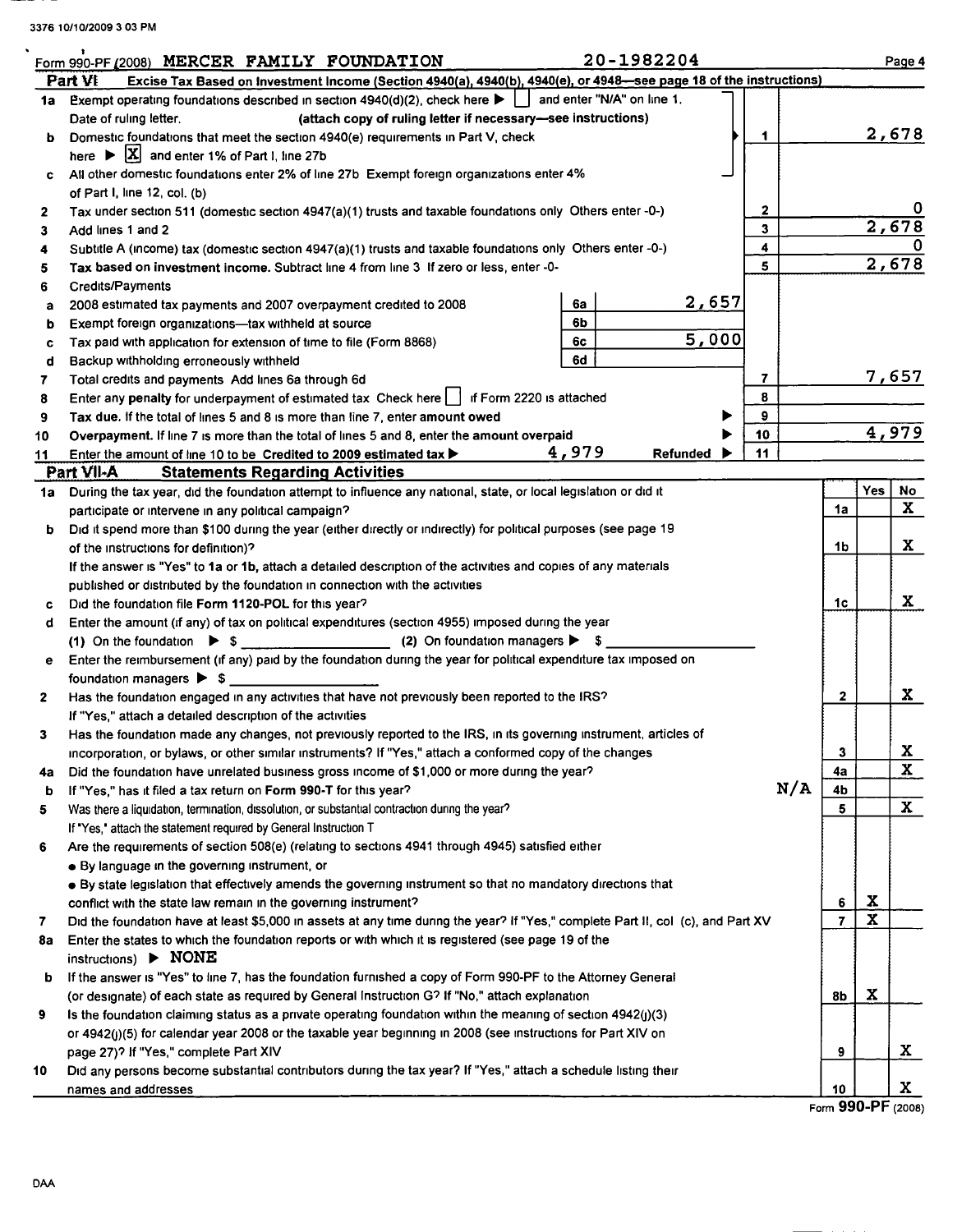|    | 20-1982204<br>Form 990-PF (2008) MERCER FAMILY FOUNDATION                                                              |                |     |                                       |                |             | Page 5 |
|----|------------------------------------------------------------------------------------------------------------------------|----------------|-----|---------------------------------------|----------------|-------------|--------|
|    | Part VII-A<br><b>Statements Regarding Activities (continued)</b>                                                       |                |     |                                       |                |             |        |
| 11 | At any time during the year, did the foundation, directly or indirectly, own a controlled entity within the            |                |     |                                       |                |             |        |
|    | meaning of section 512(b)(13)? If "Yes," attach schedule (see page 20 of the instructions)                             |                |     |                                       | 11             |             | X.     |
| 12 | Did the foundation acquire a direct or indirect interest in any applicable insurance contract before                   |                |     |                                       |                |             | X      |
|    | August 17, 2008?                                                                                                       |                |     |                                       | 12             |             |        |
| 13 | Did the foundation comply with the public inspection requirements for its annual returns and exemption application?    |                |     |                                       | 13             | $\mathbf x$ |        |
|    | Website address $\blacktriangleright$ N/A                                                                              |                |     |                                       |                |             |        |
| 14 | The books are in care of $\triangleright$ REBEKAH MERCER                                                               | Telephone no ▶ |     |                                       |                |             |        |
|    | 240 RIVERSIDE BLVD.                                                                                                    |                |     |                                       |                |             |        |
|    | Located at > NEW YORK, NY                                                                                              | $ZIP+4$        |     | 10069                                 |                |             |        |
| 15 | Section 4947(a)(1) nonexempt chantable trusts filing Form 990-PF in lieu of Form 1041-Check here                       |                |     |                                       |                |             |        |
|    | and enter the amount of tax-exempt interest received or accrued during the year                                        |                |     | 15                                    |                |             |        |
|    | Part VII-B<br><b>Statements Regarding Activities for Which Form 4720 May Be Required</b>                               |                |     |                                       |                |             |        |
|    | File Form 4720 if any item is checked in the "Yes" column, unless an exception applies.                                |                |     |                                       |                | Yes         |        |
| 1a | During the year did the foundation (either directly or indirectly)                                                     |                |     |                                       |                |             |        |
|    | (1) Engage in the sale or exchange, or leasing of property with a disqualified person?                                 |                | Yes | $\mathbf{x}$<br><b>No</b>             |                |             |        |
|    | (2) Borrow money from, lend money to, or otherwise extend credit to (or accept it from) a                              |                |     |                                       |                |             |        |
|    | disqualified person?                                                                                                   |                | Yes | $\frac{\mathbf{x}}{\mathbf{x}}$<br>No |                |             |        |
|    | (3) Furnish goods, services, or facilities to (or accept them from) a disqualified person?                             |                | Yes | <b>No</b>                             |                |             |        |
|    | (4) Pay compensation to, or pay or reimburse the expenses of, a disqualified person?                                   |                | Yes | $\overline{\mathbf{x}}$<br>No         |                |             |        |
|    | (5) Transfer any income or assets to a disqualified person (or make any of either available for                        |                |     |                                       |                |             |        |
|    | the benefit or use of a disqualified person)?                                                                          |                | Yes | x<br><b>No</b>                        |                |             |        |
|    | (6) Agree to pay money or property to a government official? (Exception. Check "No" if                                 |                |     |                                       |                |             |        |
|    | the foundation agreed to make a grant to or to employ the official for a period after                                  |                |     |                                       |                |             |        |
|    | termination of government service, if terminating within 90 days)                                                      | Yes            |     | $\mathbf{x}$<br><b>No</b>             |                |             |        |
| b  | If any answer is "Yes" to 1a(1)-(6), did any of the acts fail to qualify under the exceptions described in Regulations |                |     |                                       |                |             |        |
|    | section 53 4941(d)-3 or in a current notice regarding disaster assistance (see page 20 of the instructions)?           |                |     | N/A                                   | 1 <sub>b</sub> |             |        |
|    | Organizations relying on a current notice regarding disaster assistance check here                                     |                |     | ▶<br>×.                               |                |             |        |
| c  | Did the foundation engage in a prior year in any of the acts described in 1a, other than excepted acts, that           |                |     |                                       |                |             |        |
|    | were not corrected before the first day of the tax year beginning in 2008?                                             |                |     | N/A                                   | 1 <sub>c</sub> |             |        |
|    |                                                                                                                        |                |     |                                       |                |             |        |
|    | Taxes on failure to distribute income (section 4942) (does not apply for years the foundation was a private            |                |     |                                       |                |             |        |
|    | operating foundation defined in section 4942(j)(3) or 4942(j)(5)).                                                     |                |     |                                       |                |             |        |
| a  | At the end of tax year 2008, did the foundation have any undistributed income (lines 6d and                            |                |     | ΙX                                    |                |             |        |
|    | 6e, Part XIII) for tax year(s) beginning before 2008?                                                                  | Yes            |     | No                                    |                |             |        |
|    | If "Yes," list the years > 20<br>.20<br>.20<br>. 20                                                                    |                |     |                                       |                |             |        |
|    | Are there any years listed in 2a for which the foundation is not applying the provisions of section 4942(a)(2)         |                |     |                                       |                |             |        |
|    | (relating to incorrect valuation of assets) to the year's undistributed income? (If applying section 4942(a)(2)        |                |     |                                       |                |             |        |
|    | to all years listed, answer "No" and attach statement—see page 20 of the instructions)                                 |                |     | N/A                                   | 2 <sub>b</sub> |             |        |
|    | If the provisions of section 4942(a)(2) are being applied to any of the years listed in 2a, list the years here        |                |     |                                       |                |             |        |
|    | $\blacktriangleright$ 20<br>, 20<br>, 20<br>, 20                                                                       |                |     |                                       |                |             |        |
| 3a | Did the foundation hold more than a 2% direct or indirect interest in any business                                     |                |     |                                       |                |             |        |
|    | enterprise at any time during the year?                                                                                | Yes            |     | $\vert x \vert$<br><b>No</b>          |                |             |        |
|    | If "Yes," did it have excess business holdings in 2008 as a result of (1) any purchase by the foundation or            |                |     |                                       |                |             |        |
|    | disqualified persons after May 26, 1969; (2) the lapse of the 5-year period (or longer period approved by the          |                |     |                                       |                |             |        |
|    | Commissioner under section 4943(c)(7)) to dispose of holdings acquired by gift or bequest, or (3) the lapse            |                |     |                                       |                |             |        |
|    | of the 10-, 15-, or 20-year first phase holding period? (Use Schedule C, Form 4720, to determine if the                |                |     |                                       |                |             |        |
|    | foundation had excess business holdings in 2008)                                                                       |                |     | N/A                                   | 3 <sub>b</sub> |             |        |
| 4a | Did the foundation invest during the year any amount in a manner that would jeopardize its charitable purposes?        |                |     |                                       | 4a             |             |        |
|    | Did the foundation make any investment in a prior year (but after December 31, 1969) that could jeopardize its         |                |     |                                       |                |             |        |
| b  |                                                                                                                        |                |     |                                       |                |             |        |

\_  $\overline{\phantom{a}}$  -----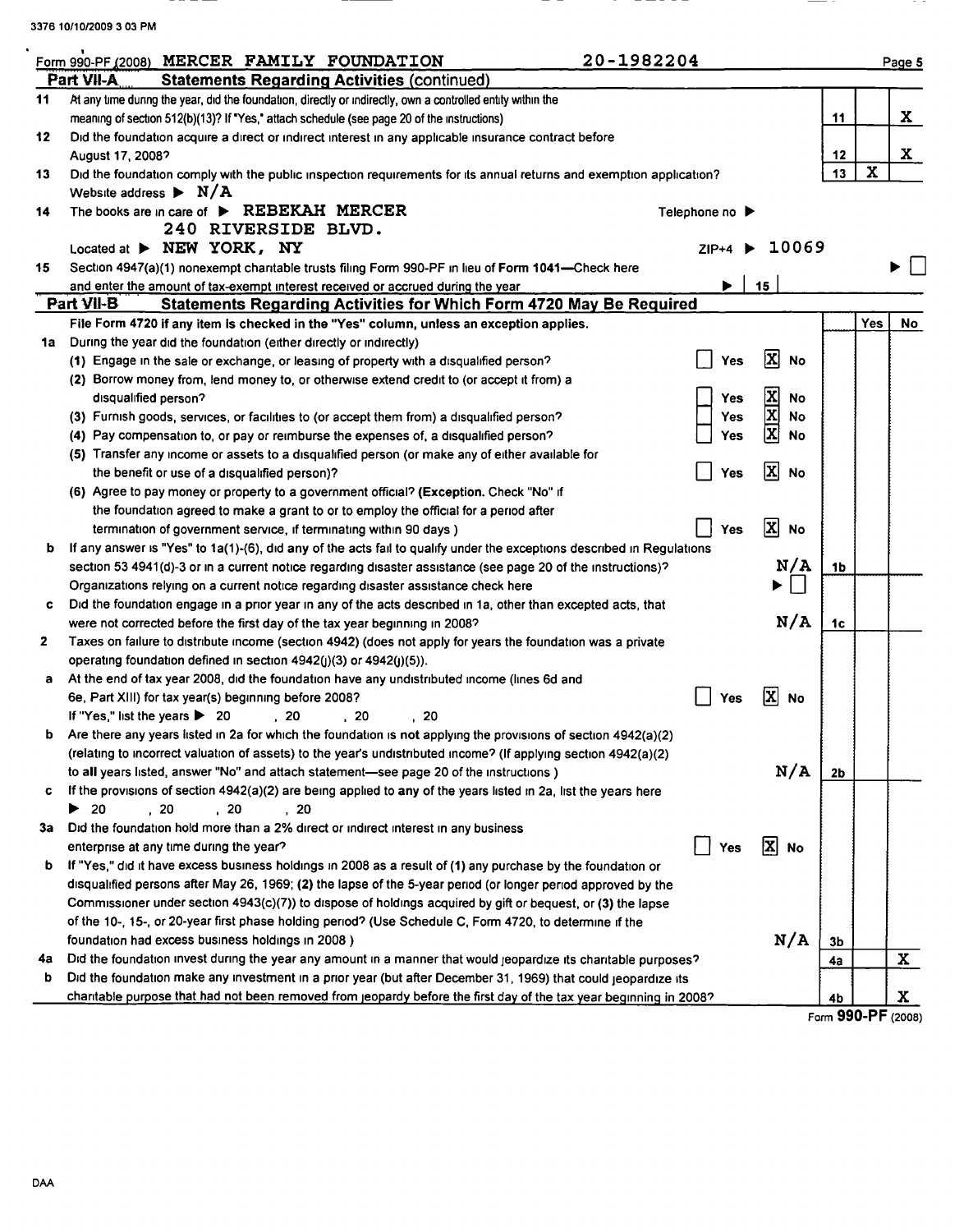$\ddot{\phantom{a}}$ 

|    | Form 990-PF (2008) MERCER FAMILY FOUNDATION                                                                             |                                          | 20-1982204                              |                                                               |    | Page 6                        |  |
|----|-------------------------------------------------------------------------------------------------------------------------|------------------------------------------|-----------------------------------------|---------------------------------------------------------------|----|-------------------------------|--|
|    | <b>Statements Regarding Activities for Which Form 4720 May Be Required (continued)</b><br>Part VII-B                    |                                          |                                         |                                                               |    |                               |  |
| 5a | During the year did the foundation pay or incur any amount to                                                           |                                          |                                         |                                                               |    |                               |  |
|    | (1) Carry on propaganda, or otherwise attempt to influence legislation (section 4945(e))?                               |                                          | Yes                                     | <b>No</b>                                                     |    |                               |  |
|    | (2) Influence the outcome of any specific public election (see section 4955), or to carry on,                           |                                          |                                         |                                                               |    |                               |  |
|    | directly or indirectly, any voter registration drive?                                                                   |                                          | Yes                                     | <b>No</b>                                                     |    |                               |  |
|    | (3) Provide a grant to an individual for travel, study, or other similar purposes?                                      |                                          | Yes                                     | No                                                            |    |                               |  |
|    | (4) Provide a grant to an organization other than a charitable, etc., organization described in                         |                                          |                                         |                                                               |    |                               |  |
|    | section 509(a)(1), (2), or (3), or section $4940(d)(2)$ ? (see page 22 of the instructions)                             |                                          | Yes                                     | <b>No</b>                                                     |    |                               |  |
|    | (5) Provide for any purpose other than religious, charitable, scientific, literary, or                                  |                                          |                                         |                                                               |    |                               |  |
|    | educational purposes, or for the prevention of cruelty to children or animals?                                          |                                          | Yes                                     | ΙxΙ<br><b>No</b>                                              |    |                               |  |
| b  | If any answer is "Yes" to 5a(1)-(5), did any of the transactions fail to qualify under the exceptions described in      |                                          |                                         |                                                               |    |                               |  |
|    | Regulations section 53 4945 or in a current notice regarding disaster assistance (see page 22 of the instructions)?     |                                          |                                         | N/A                                                           | 5b |                               |  |
|    | Organizations relying on a current notice regarding disaster assistance check here                                      |                                          |                                         |                                                               |    |                               |  |
| c  | If the answer is "Yes" to question 5a(4), does the foundation claim exemption from the tax                              |                                          |                                         |                                                               |    |                               |  |
|    | because it maintained expenditure responsibility for the grant?                                                         |                                          | N/A<br>Yes                              | No                                                            |    |                               |  |
|    | If "Yes," attach the statement required by Regulations section 53 4945-5(d)                                             |                                          |                                         |                                                               |    |                               |  |
| 6a | Did the foundation, during the year, receive any funds, directly or indirectly, to pay premiums                         |                                          |                                         |                                                               |    |                               |  |
|    | on a personal benefit contract?                                                                                         |                                          | Yes                                     | X<br><b>No</b>                                                |    |                               |  |
| ь  | Did the foundation, during the year, pay premiums, directly or indirectly, on a personal benefit contract?              |                                          |                                         |                                                               | 6b | X                             |  |
|    | If you answered "Yes" to 6b, also file Form 8870                                                                        |                                          |                                         |                                                               |    |                               |  |
| 7а | At any time during the tax year, was the foundation a party to a prohibited tax shelter transaction?                    |                                          | Yes                                     | $ \mathbf{x} $<br>No                                          |    |                               |  |
|    | If yes, did the foundation receive any proceeds or have any net income attributable to the transaction?                 |                                          |                                         | N/A                                                           | 7b |                               |  |
|    | Information About Officers, Directors, Trustees, Foundation Managers, Highly Paid Employees,<br>Part VIII               |                                          |                                         |                                                               |    |                               |  |
|    | and Contractors                                                                                                         |                                          |                                         |                                                               |    |                               |  |
|    | 1 List all officers, directors, trustees, foundation managers and their compensation (see page 22 of the instructions). |                                          |                                         |                                                               |    |                               |  |
|    | (a) Name and address                                                                                                    | (b) Title, and average<br>hours per week | (c) Compensation<br>(If not paid, enter | (d) Contnbutions to<br>employee benefit<br>plans and deferred |    | (e) Expense<br>account, other |  |

|                            | (d) Name and address |          | devoted to position | $-0$ | plans and deterred<br>compensation | account, other<br>allowances |
|----------------------------|----------------------|----------|---------------------|------|------------------------------------|------------------------------|
| REBEKAH MERCER             |                      | NEW YOK  | <b>DIRECTOR</b>     |      |                                    |                              |
| 240 RIVERSIDE BLVE APT 24A |                      | NY 10069 |                     |      | ٥I                                 | o                            |
|                            |                      |          |                     |      |                                    |                              |
|                            |                      |          |                     |      |                                    |                              |
|                            |                      |          |                     |      |                                    |                              |
|                            |                      |          |                     |      |                                    |                              |
|                            |                      |          |                     |      |                                    |                              |
|                            |                      |          |                     |      |                                    |                              |
|                            |                      |          |                     |      |                                    |                              |

| 2 Compensation of five highest-paid employees (other than those included on line 1—see page 23 of the instructions). |
|----------------------------------------------------------------------------------------------------------------------|
| If none, enter "NONE."                                                                                               |

| (a) Name and address of each employee paid more than \$50,000 | (b) Title, and average<br>hours per week<br>devoted to position | (c) Compensation | (d) Contributions to<br>employee benefit<br>plans and deferred<br>compensation | (e) Expense<br>account, other<br>allowances |  |  |
|---------------------------------------------------------------|-----------------------------------------------------------------|------------------|--------------------------------------------------------------------------------|---------------------------------------------|--|--|
| <b>NONE</b>                                                   |                                                                 |                  |                                                                                |                                             |  |  |
|                                                               |                                                                 |                  |                                                                                |                                             |  |  |
|                                                               |                                                                 |                  |                                                                                |                                             |  |  |
|                                                               |                                                                 |                  |                                                                                |                                             |  |  |
|                                                               |                                                                 |                  |                                                                                |                                             |  |  |
| Total number of other employees paid over \$50,000<br>.  — —  |                                                                 |                  |                                                                                |                                             |  |  |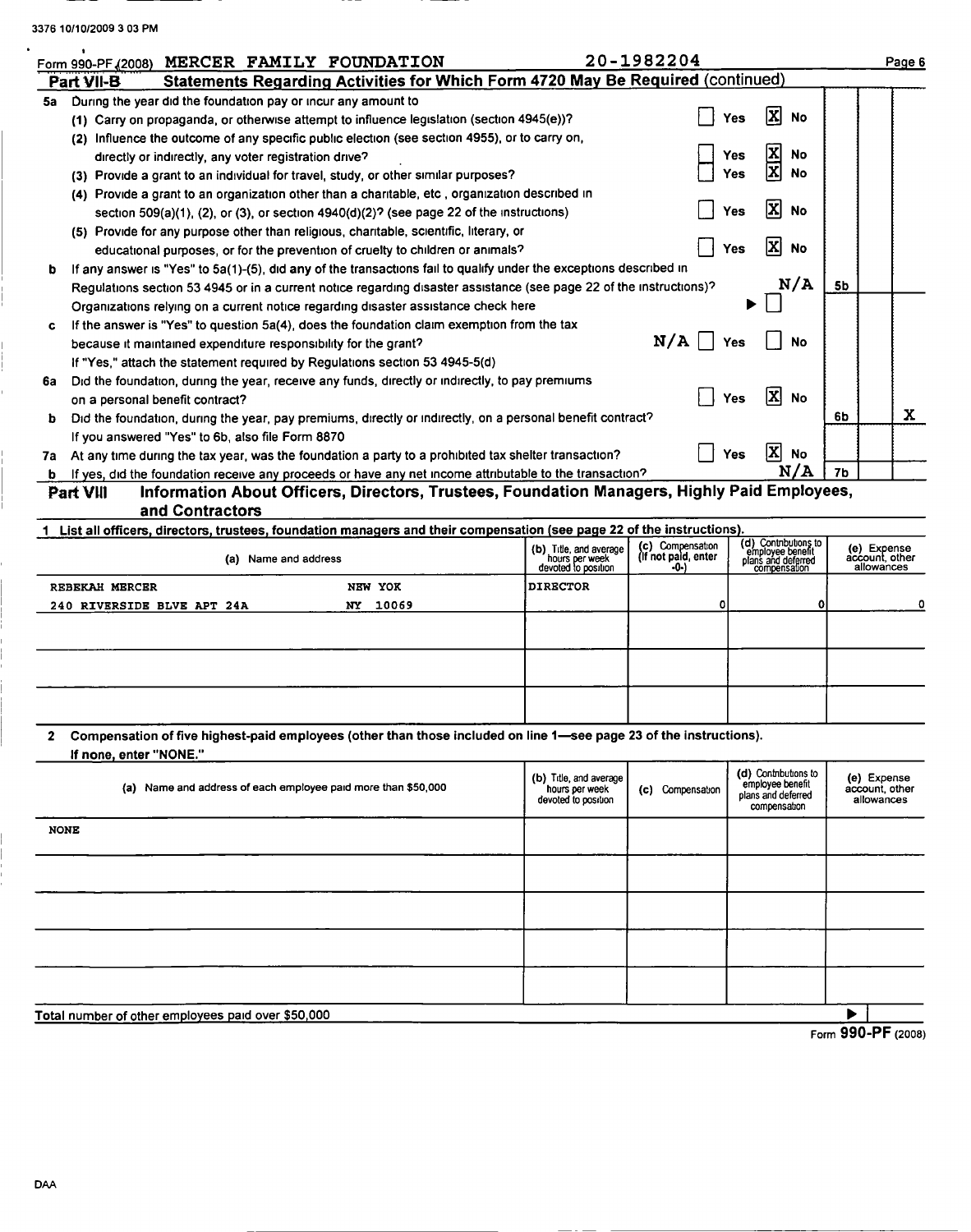| Form 990-PF (2008)           | MERCER FAMILY FOUNDATION                                                                                                                                                                                                                               | 20-1982204          | Page 7           |
|------------------------------|--------------------------------------------------------------------------------------------------------------------------------------------------------------------------------------------------------------------------------------------------------|---------------------|------------------|
| Part VIII                    | Information About Officers, Directors, Trustees, Foundation Managers, Highly Paid Employees,<br>and Contractors (continued)                                                                                                                            |                     |                  |
| 3                            | Five highest-paid independent contractors for professional services (see page 23 of the instructions). If none, enter "NONE."                                                                                                                          |                     |                  |
|                              | (a) Name and address of each person paid more than \$50,000                                                                                                                                                                                            | (b) Type of service | (c) Compensation |
| <b>NONE</b>                  |                                                                                                                                                                                                                                                        |                     |                  |
|                              |                                                                                                                                                                                                                                                        |                     |                  |
|                              |                                                                                                                                                                                                                                                        |                     |                  |
|                              |                                                                                                                                                                                                                                                        |                     |                  |
|                              |                                                                                                                                                                                                                                                        |                     |                  |
|                              |                                                                                                                                                                                                                                                        |                     |                  |
|                              | Total number of others receiving over \$50,000 for professional services                                                                                                                                                                               |                     | ▶                |
| Part IX-A                    | <b>Summary of Direct Charitable Activities</b>                                                                                                                                                                                                         |                     |                  |
|                              | List the foundation's four largest direct charitable activities during the tax year Include relevant statistical information such as the number<br>of organizations and other beneficianes served, conferences convened, research papers produced, etc |                     | <b>Expenses</b>  |
| N/A                          |                                                                                                                                                                                                                                                        |                     |                  |
| 2                            |                                                                                                                                                                                                                                                        |                     |                  |
|                              |                                                                                                                                                                                                                                                        |                     |                  |
| з                            |                                                                                                                                                                                                                                                        |                     |                  |
|                              |                                                                                                                                                                                                                                                        |                     |                  |
| Part IX-B                    | Summary of Program-Related Investments (see page 23 of the instructions)                                                                                                                                                                               |                     |                  |
|                              | Describe the two largest program-related investments made by the foundation during the tax year on lines 1 and 2                                                                                                                                       |                     | Amount           |
| N/A<br>1                     |                                                                                                                                                                                                                                                        |                     |                  |
|                              |                                                                                                                                                                                                                                                        |                     |                  |
| 2                            |                                                                                                                                                                                                                                                        |                     |                  |
|                              |                                                                                                                                                                                                                                                        |                     |                  |
| 3                            | All other program-related investments See page 24 of the instructions                                                                                                                                                                                  |                     |                  |
|                              |                                                                                                                                                                                                                                                        |                     |                  |
| Total. Add lines 1 through 3 |                                                                                                                                                                                                                                                        |                     |                  |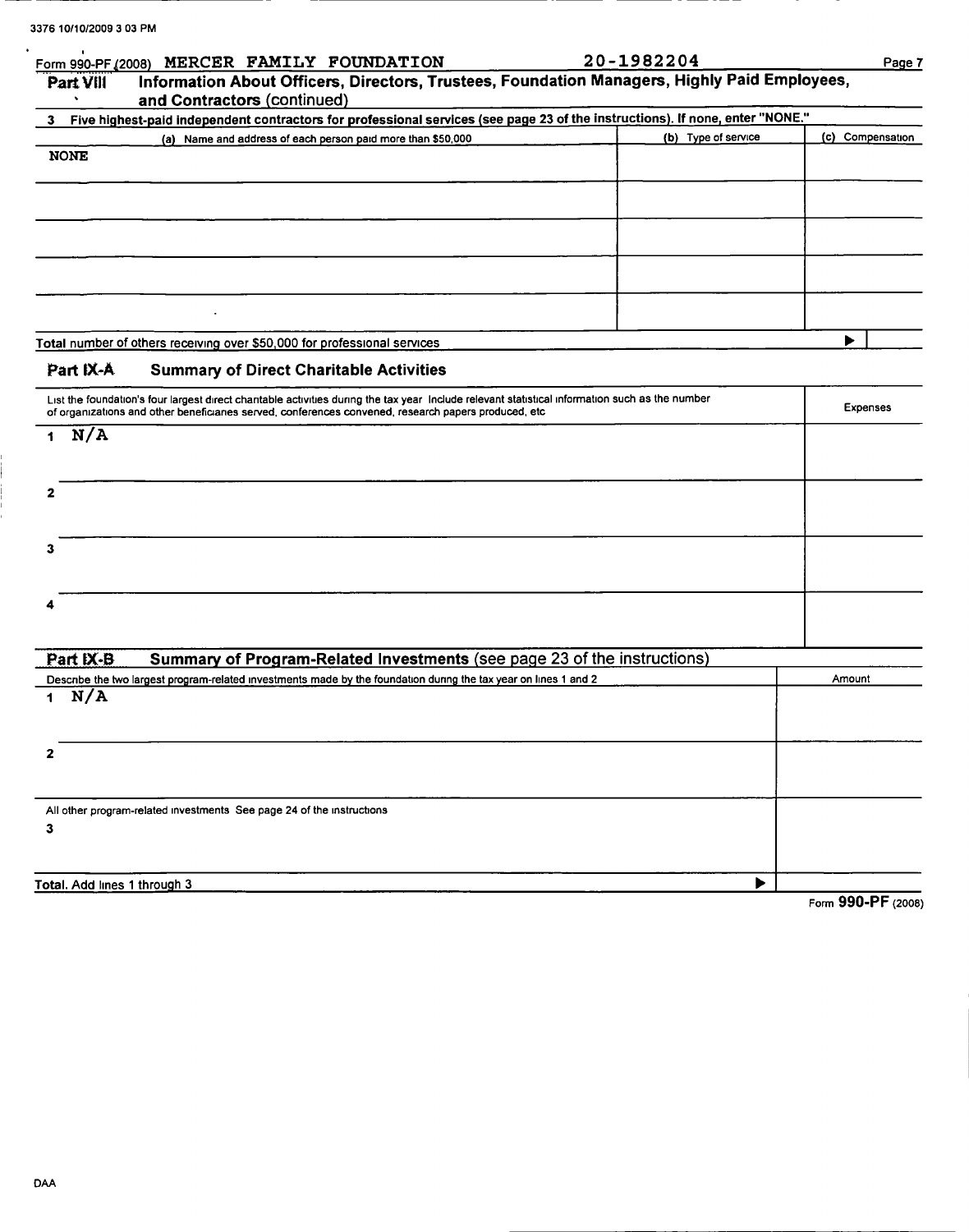$\ddot{\phantom{a}}$ 

|    | 20-1982204<br>Form 990-PF (2008) MERCER FAMILY FOUNDATION                                                                  |                         | Page 8                  |
|----|----------------------------------------------------------------------------------------------------------------------------|-------------------------|-------------------------|
|    | Minimum Investment Return (All domestic foundations must complete this part. Foreign foundations,<br>Part X                |                         |                         |
|    | see page 24 of the instructions.)                                                                                          |                         |                         |
| 1  | Fair market value of assets not used (or held for use) directly in carrying out charitable, etc,                           |                         |                         |
|    | purposes                                                                                                                   |                         |                         |
| a  | Average monthly fair market value of securities                                                                            | 1a                      | 0                       |
| b  | Average of monthly cash balances                                                                                           | 1 <sub>b</sub>          | $\overline{0}$          |
| c  | Fair market value of all other assets (see page 24 of the instructions)                                                    | 1 <sub>c</sub>          | $\overline{\mathbf{0}}$ |
| d  | Total (add lines 1a, b, and c)                                                                                             | 1 <sub>d</sub>          | $\overline{\mathbf{0}}$ |
| θ  | Reduction claimed for blockage or other factors reported on lines 1a and                                                   |                         |                         |
|    | 0<br>1e<br>1c (attach detailed explanation)                                                                                |                         |                         |
| 2  | Acquisition indebtedness applicable to line 1 assets                                                                       | 2                       | $\mathbf 0$             |
| 3  | Subtract line 2 from line 1d                                                                                               | $\overline{\mathbf{3}}$ | 0                       |
| 4  | Cash deemed held for charitable activities Enter 11/2 % of line 3 (for greater amount, see page 25                         |                         |                         |
|    | of the instructions)                                                                                                       | 4                       | 0                       |
| 5  | Net value of noncharitable-use assets. Subtract line 4 from line 3 Enter here and on Part V, line 4                        | 5                       | $\mathbf 0$             |
| 6  | Minimum investment return. Enter 5% of line 5                                                                              |                         | 0                       |
|    | Distributable Amount (see page 25 of the instructions) (Section 4942(j)(3) and (j)(5) private operating<br>Part XI         |                         |                         |
|    | foundations and certain foreign organizations check here $\blacktriangleright$<br>and do not complete this part)           |                         |                         |
| 1  | Minimum investment return from Part X, line 6                                                                              | 1                       |                         |
| 2a | 2,678<br>2a<br>Tax on investment income for 2008 from Part VI, line 5                                                      |                         |                         |
| b  | 2 <sub>b</sub><br>Income tax for 2008 (This does not include the tax from Part VI)                                         |                         |                         |
| c  | Add lines 2a and 2b                                                                                                        | 2 <sub>c</sub>          |                         |
| 3  | Distributable amount before adjustments Subtract line 2c from line 1                                                       | 3                       | $\frac{2,678}{-2,678}$  |
| 4  | Recoveries of amounts treated as qualifying distributions                                                                  | 4                       |                         |
| 5  | Add lines 3 and 4                                                                                                          | 5                       | $-2,678$                |
| 6  | Deduction from distributable amount (see page 25 of the instructions)                                                      | 6                       |                         |
| 7  | Distributable amount as adjusted Subtract line 6 from line 5 Enter here and on Part XIII,                                  |                         |                         |
|    | line 1                                                                                                                     | $\overline{7}$          | $-2,678$                |
|    |                                                                                                                            |                         |                         |
|    | Qualifying Distributions (see page 25 of the instructions)<br>Part XII                                                     |                         |                         |
| 1  | Amounts paid (including administrative expenses) to accomplish charitable, etc , purposes                                  |                         |                         |
| а  | Expenses, contributions, gifts, etc -total from Part I, column (d), line 26                                                | 1a                      | 1,565,000               |
| b  | Program-related investments-total from Part IX-B                                                                           | 1 <sub>b</sub>          |                         |
| 2  | Amounts paid to acquire assets used (or held for use) directly in carrying out charitable, etc,                            |                         |                         |
|    | purposes                                                                                                                   | 2                       |                         |
| 3  | Amounts set aside for specific charitable projects that satisfy the                                                        |                         |                         |
| a  | Suitability test (prior IRS approval required)                                                                             | за                      |                         |
| b  | Cash distribution test (attach the required schedule)                                                                      | 3 <sub>b</sub>          |                         |
| 4  | Qualifying distributions. Add lines 1a through 3b. Enter here and on Part V, line 8, and Part XIII, line 4                 | 4                       | 1,565,000               |
| 5  | Foundations that qualify under section 4940(e) for the reduced rate of tax on net investment income.                       |                         |                         |
|    | Enter 1% of Part I, line 27b (see page 26 of the instructions)                                                             | 5                       | <u>2,678</u>            |
| 6  | Adjusted qualifying distributions. Subtract line 5 from line 4                                                             | 6                       | 1,562,322               |
|    | Note. The amount on line 6 will be used in Part V, column (b), in subsequent years when calculating whether the foundation |                         |                         |
|    | qualifies for the section 4940(e) reduction of tax in those years                                                          |                         |                         |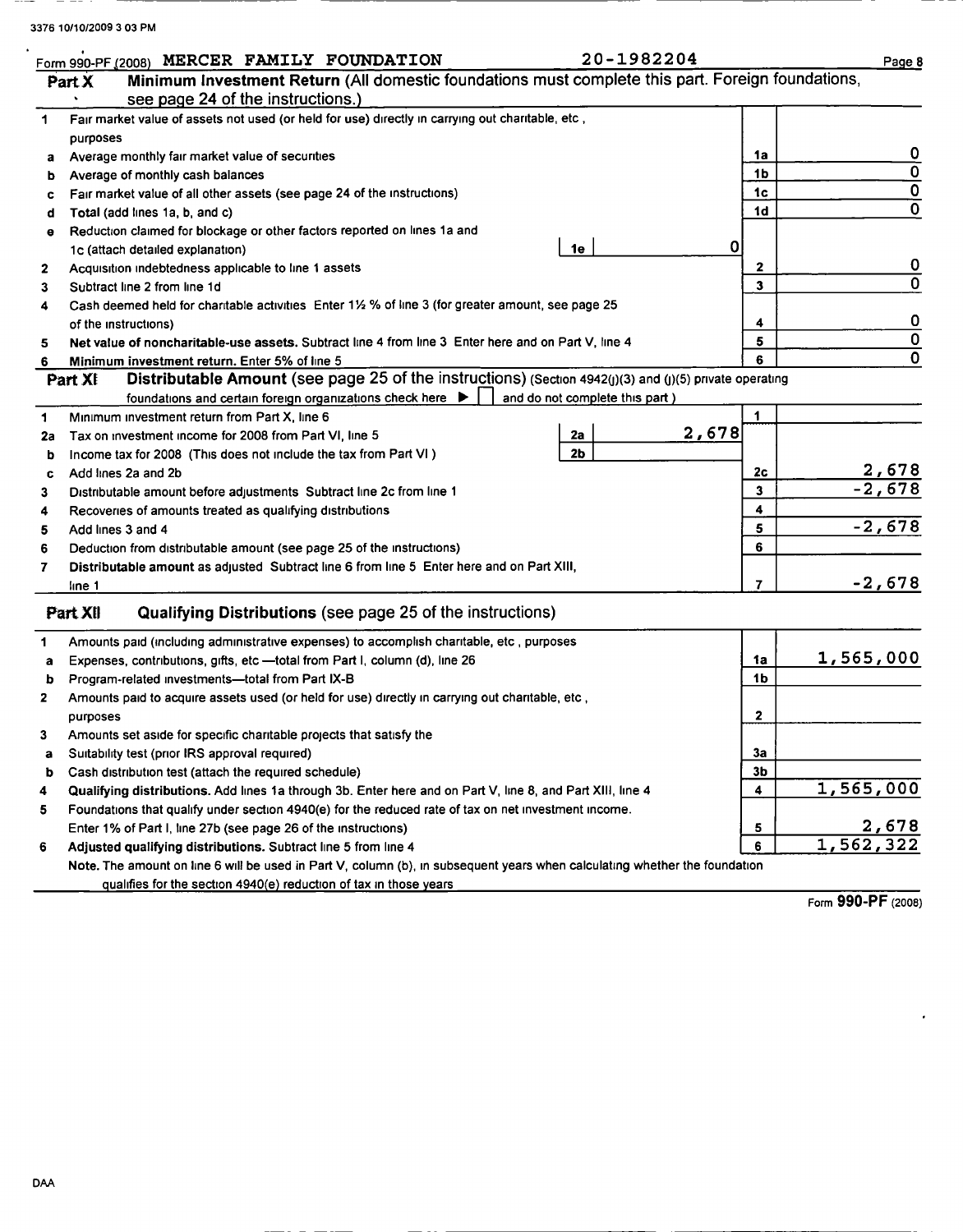$\ddot{\phantom{a}}$ 

|              | Form 990-PF (2008) MERCER FAMILY FOUNDATION                         |           |           | 20-1982204          |      | Page 9   |
|--------------|---------------------------------------------------------------------|-----------|-----------|---------------------|------|----------|
|              | Undistributed Income (see page 26 of the instructions)<br>Part XIII |           |           |                     |      |          |
|              |                                                                     |           | (a)       | (b)                 | (c)  | (d)      |
| 1            | Distributable amount for 2008 from Part XI,                         |           | Corpus    | Years prior to 2007 | 2007 | 2008     |
|              | line 7                                                              |           |           |                     |      | $-2,678$ |
| $\mathbf{2}$ | Undistributed income, if any, as of the end of 2007                 |           |           |                     |      |          |
|              | a Enter amount for 2007 only                                        |           |           |                     |      |          |
|              | b Total for prior years: 20 _______ , 20 ______ , 20 _____          |           |           |                     |      |          |
| 3            | Excess distributions carryover, if any, to 2008.                    |           |           |                     |      |          |
|              | a From 2003                                                         |           |           |                     |      |          |
|              | <b>b</b> From 2004                                                  |           |           |                     |      |          |
|              | c From 2005                                                         |           |           |                     |      |          |
|              | d From 2006                                                         | 174,346   |           |                     |      |          |
|              | e From 2007                                                         | 293,256   |           |                     |      |          |
|              | Total of lines 3a through e                                         |           | 467,602   |                     |      |          |
| 4            | Qualifying distributions for 2008 from Part XII,                    |           |           |                     |      |          |
|              | line 4 $\triangleright$ \$ 1,565,000                                |           |           |                     |      |          |
|              | a Applied to 2007, but not more than line 2a                        |           |           |                     |      |          |
|              | <b>b</b> Applied to undistributed income of prior years (Election   |           |           |                     |      |          |
|              | required-see page 26 of the instructions)                           |           |           |                     |      |          |
|              | c Treated as distributions out of corpus (Election                  |           |           |                     |      |          |
|              | required-see page 26 of the instructions)                           |           |           |                     |      |          |
|              | d Applied to 2008 distributable amount                              |           |           |                     |      | $-2,678$ |
|              | e Remaining amount distributed out of corpus                        |           | 1,567,678 |                     |      |          |
| 5            | Excess distributions carryover applied to 2008                      |           |           |                     |      |          |
|              | (If an amount appears in column (d), the same                       |           |           |                     |      |          |
|              | amount must be shown in column (a) )                                |           |           |                     |      |          |
| 6            | Enter the net total of each column as                               |           |           |                     |      |          |
|              | indicated below:                                                    |           |           |                     |      |          |
|              | a Corpus Add lines 3f, 4c, and 4e Subtract line 5                   |           | 2,035,280 |                     |      |          |
|              | b Prior years' undistributed income Subtract                        |           |           |                     |      |          |
|              | line 4b from line 2b                                                |           |           |                     |      |          |
|              | c Enter the amount of prior years' undistributed                    |           |           |                     |      |          |
|              | income for which a notice of deficiency has been                    |           |           |                     |      |          |
|              | issued, or on which the section 4942(a) tax has                     |           |           |                     |      |          |
|              | been previously assessed                                            |           |           |                     |      |          |
|              | d Subtract line 6c from line 6b Taxable                             |           |           |                     |      |          |
|              | amount-see page 27 of the instructions                              |           |           |                     |      |          |
|              | e Undistributed income for 2007. Subtract line                      |           |           |                     |      |          |
|              | 4a from line 2a Taxable amount-see page<br>27 of the instructions   |           |           |                     |      |          |
|              | f Undistributed income for 2008 Subtract lines                      |           |           |                     |      |          |
|              | 4d and 5 from line 1 This amount must be                            |           |           |                     |      |          |
|              | distributed in 2009                                                 |           |           |                     |      | 0        |
| 7.           | Amounts treated as distributions out of corpus                      |           |           |                     |      |          |
|              | to satisfy requirements imposed by section                          |           |           |                     |      |          |
|              | 170(b)(1)(F) or 4942(g)(3) (see page 27 of the                      |           |           |                     |      |          |
|              | instructions)                                                       |           |           |                     |      |          |
| 8            | Excess distributions carryover from 2003 not                        |           |           |                     |      |          |
|              | applied on line 5 or line 7 (see page 27 of the                     |           |           |                     |      |          |
|              | instructions)                                                       |           |           |                     |      |          |
| 9            | Excess distributions carryover to 2009.                             |           |           |                     |      |          |
|              | Subtract lines 7 and 8 from line 6a                                 |           | 2,035,280 |                     |      |          |
| 10           | Analysis of line 9                                                  |           |           |                     |      |          |
| a            | Excess from 2004                                                    |           |           |                     |      |          |
| b            | Excess from 2005                                                    |           |           |                     |      |          |
| c            | Excess from 2006                                                    | 174,346   |           |                     |      |          |
| d            | Excess from 2007                                                    | 293,256   |           |                     |      |          |
| е            | Excess from 2008                                                    | 1,567,678 |           |                     |      |          |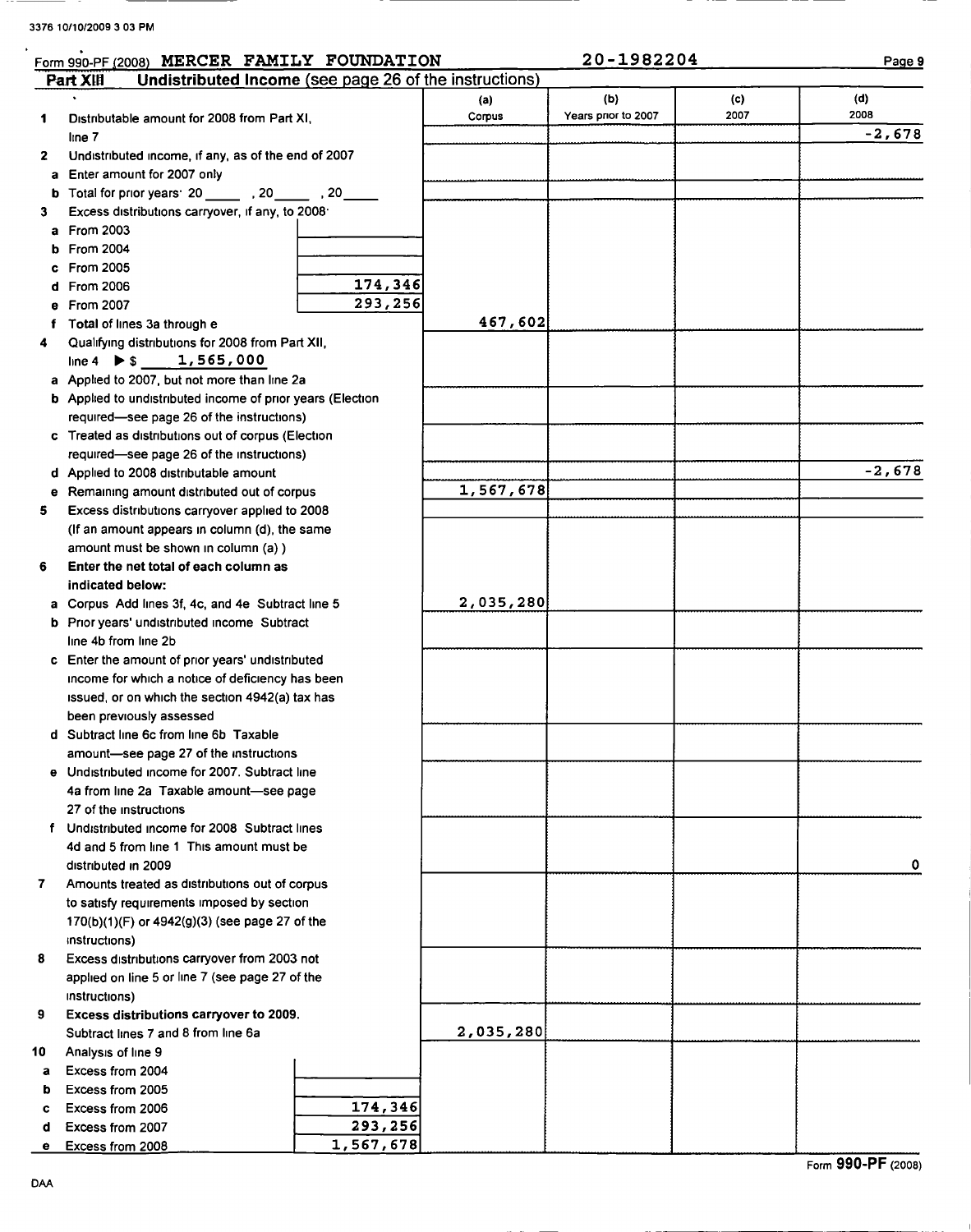|                  | 3376 10/10/2009 3 03 PM<br>MERCER FAMILY FOUNDATION<br>Form 990-PF (2008)                                                                          |          |          | 20-1982204                 |               | Page 10    |
|------------------|----------------------------------------------------------------------------------------------------------------------------------------------------|----------|----------|----------------------------|---------------|------------|
|                  | Private Operating Foundations (see page 27 of the instructions and Part VII-A, question 9)<br>Part XIV                                             |          |          |                            |               |            |
|                  | 1a If the foundation has received a ruling or determination letter that it is a private operating                                                  |          |          |                            |               |            |
|                  | foundation, and the ruling is effective for 2008, enter the date of the ruling                                                                     |          |          |                            | 4942(j)(3) or | 4942(j)(5) |
| ь                | Check box to indicate whether the foundation is a private operating foundation described in section                                                |          |          |                            |               |            |
| 2a               | Enter the lesser of the adjusted net<br>income from Part I or the minimum                                                                          | Tax year | (b) 2007 | Pnor 3 years<br>$(c)$ 2006 | $(d)$ 2005    | (e) Total  |
|                  | investment return from Part X for                                                                                                                  | (a) 2008 |          |                            |               |            |
|                  | each year listed                                                                                                                                   |          |          |                            |               |            |
| ь                | 85% of line 2a                                                                                                                                     |          |          |                            |               |            |
| c                | Qualifying distributions from Part XII,                                                                                                            |          |          |                            |               |            |
|                  | line 4 for each year listed                                                                                                                        |          |          |                            |               |            |
| d                | Amounts included in line 2c not used directly                                                                                                      |          |          |                            |               |            |
|                  | for active conduct of exempt activities                                                                                                            |          |          |                            |               |            |
| е                | Qualifying distributions made directly                                                                                                             |          |          |                            |               |            |
|                  | for active conduct of exempt activities                                                                                                            |          |          |                            |               |            |
|                  | Subtract line 2d from line 2c                                                                                                                      |          |          |                            |               |            |
| 3                | Complete 3a, b, or c for the                                                                                                                       |          |          |                            |               |            |
|                  | alternative test relied upon                                                                                                                       |          |          |                            |               |            |
| a                | "Assets" alternative test-enter                                                                                                                    |          |          |                            |               |            |
|                  | (1) Value of all assets                                                                                                                            |          |          |                            |               |            |
|                  | (2) Value of assets qualifying under                                                                                                               |          |          |                            |               |            |
|                  | section 4942(j)(3)(B)(i)                                                                                                                           |          |          |                            |               |            |
| b                | "Endowment" alternative test-enter 2/3 of                                                                                                          |          |          |                            |               |            |
|                  | minimum investment return shown in Part                                                                                                            |          |          |                            |               |            |
|                  | X, line 6 for each year listed                                                                                                                     |          |          |                            |               |            |
| c                | "Support" alternative test-enter.                                                                                                                  |          |          |                            |               |            |
|                  | (1) Total support other than gross                                                                                                                 |          |          |                            |               |            |
|                  | investment income (interest,<br>dividends, rents, payments on                                                                                      |          |          |                            |               |            |
|                  | securities loans (section                                                                                                                          |          |          |                            |               |            |
|                  | $512(a)(5)$ , or royalties)                                                                                                                        |          |          |                            |               |            |
|                  | (2) Support from general public                                                                                                                    |          |          |                            |               |            |
|                  | and 5 or more exempt                                                                                                                               |          |          |                            |               |            |
|                  | organizations as provided in                                                                                                                       |          |          |                            |               |            |
|                  | section 4942(j)(3)(B)(iii)                                                                                                                         |          |          |                            |               |            |
|                  | (3) Largest amount of support from                                                                                                                 |          |          |                            |               |            |
|                  | an exempt organization<br>(4) Gross investment income                                                                                              |          |          |                            |               |            |
|                  | Supplementary Information (Complete this part only if the foundation had \$5,000 or more in assets<br>Part XV                                      |          |          |                            |               |            |
|                  | at any time during the year-see page 27 of the instructions.)                                                                                      |          |          |                            |               |            |
| 1                | <b>Information Regarding Foundation Managers:</b>                                                                                                  |          |          |                            |               |            |
| a                | List any managers of the foundation who have contributed more than 2% of the total contributions received by the foundation                        |          |          |                            |               |            |
|                  | before the close of any tax year (but only if they have contributed more than \$5,000) (See section 507(d)(2))                                     |          |          |                            |               |            |
|                  | N/A                                                                                                                                                |          |          |                            |               |            |
| b                | List any managers of the foundation who own 10% or more of the stock of a corporation (or an equally large portion of the                          |          |          |                            |               |            |
|                  | ownership of a partnership or other entity) of which the foundation has a 10% or greater interest                                                  |          |          |                            |               |            |
|                  | N/A                                                                                                                                                |          |          |                            |               |            |
| $\boldsymbol{2}$ | Information Regarding Contribution, Grant, Gift, Loan, Scholarship, etc., Programs:                                                                |          |          |                            |               |            |
|                  | Check here $\triangleright$ $\vert X \vert$ if the foundation only makes contributions to preselected charitable organizations and does not accept |          |          |                            |               |            |
|                  | unsolicited requests for funds If the foundation makes gifts, grants, etc (see page 28 of the instructions) to individuals or                      |          |          |                            |               |            |
|                  | organizations under other conditions, complete items 2a, b, c, and d                                                                               |          |          |                            |               |            |
| a                | The name, address, and telephone number of the person to whom applications should be addressed.                                                    |          |          |                            |               |            |
|                  | N/A                                                                                                                                                |          |          |                            |               |            |
|                  |                                                                                                                                                    |          |          |                            |               |            |
| b                | The form in which applications should be submitted and information and materials they should include<br>N/A                                        |          |          |                            |               |            |
| c                | Any submission deadlines                                                                                                                           |          |          |                            |               |            |
|                  | N/A                                                                                                                                                |          |          |                            |               |            |
| d                | Any restrictions or limitations on awards, such as by geographical areas, charitable fields, kinds of institutions, or other factors:              |          |          |                            |               |            |
|                  | N/A                                                                                                                                                |          |          |                            |               |            |

 $\ddot{\phantom{a}}$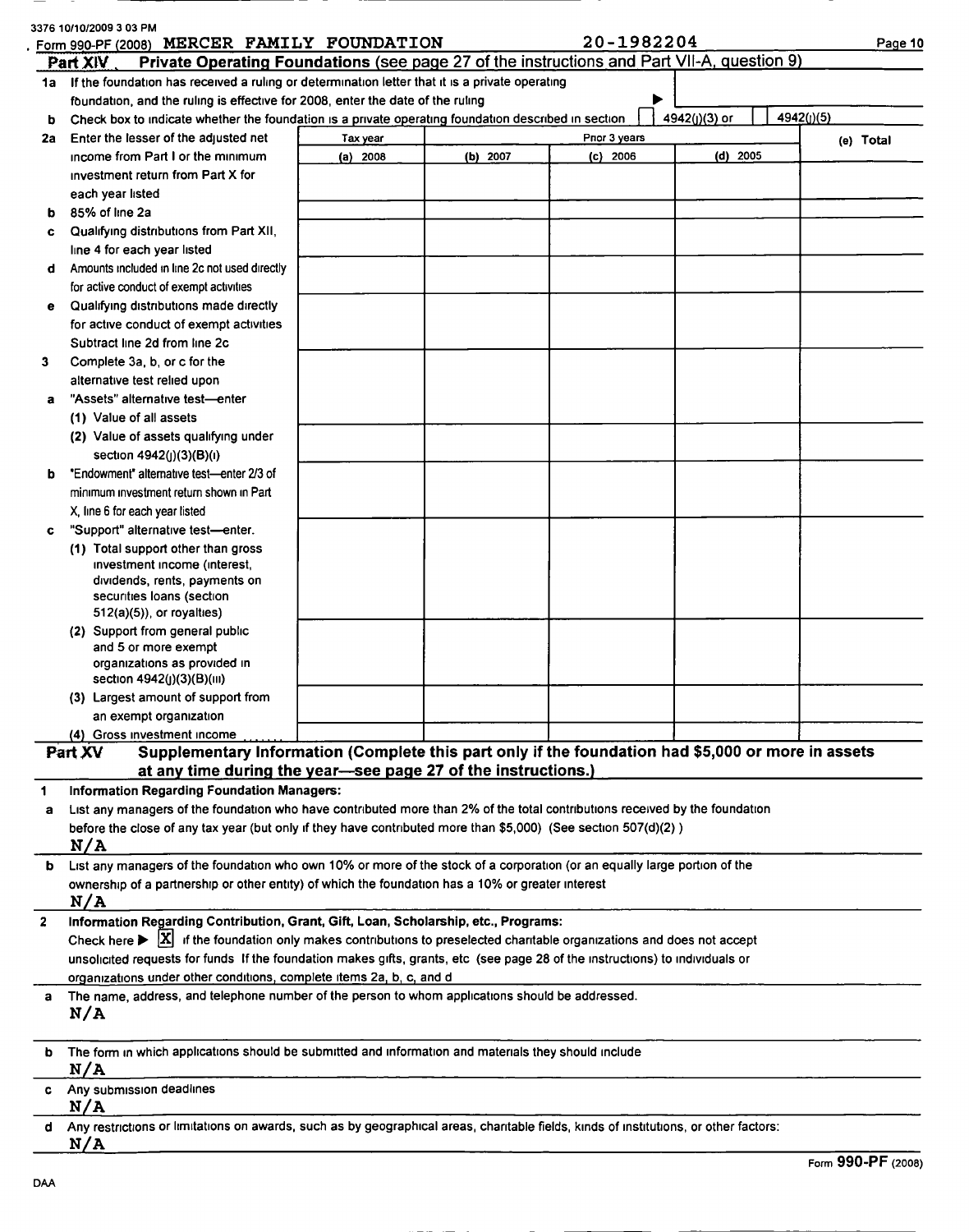# Form 990-PF (2008) MERCER FAMILY FOUNDATION 20-1982204 Page 11

| <b>Supplementary Information (continued)</b><br>Part XV                                         |                                                                                                                    |                                      |                                     |           |
|-------------------------------------------------------------------------------------------------|--------------------------------------------------------------------------------------------------------------------|--------------------------------------|-------------------------------------|-----------|
| 3 Grants and Contributions Paid During the Year or Approved for Future Payment                  |                                                                                                                    |                                      |                                     |           |
| Recipient                                                                                       | If recipient is an individual,<br>show any relationship to<br>any foundation manager<br>or substantial contributor | Foundation<br>status of<br>recipient | Purpose of grant or<br>contribution | Amount    |
| Name and address (home or business)                                                             |                                                                                                                    |                                      |                                     |           |
| a Paid during the year<br>THE HEARTLAND INSTITUE<br>19 SO. LASALLE STE #903<br>CHICAGO IL 60603 |                                                                                                                    | <b>NON PROFIT</b>                    | <b>DONATION</b>                     | 1,000,000 |
| WOMEN'S SPORTS FOUNDATION<br>HEMPT TPKE STE 400<br>EAST MEADOW NY 11554                         |                                                                                                                    | NON PROFIT                           | <b>DONATION</b>                     | 15,000    |
| OREGON INSTITUE OF<br>PO BOX 1279<br>CAVE JUNCTION OR 97523                                     |                                                                                                                    | NON PROFIT                           | <b>DONATION</b>                     | 50,000    |
| MEDIA RESEARCH CENTER<br><b>35 SO PATRICK STREET</b><br>ALEXANDRIA VA 22314                     |                                                                                                                    | NON PROFIT                           | <b>DONATION</b>                     | 500,000   |
|                                                                                                 |                                                                                                                    |                                      |                                     |           |
|                                                                                                 |                                                                                                                    |                                      |                                     |           |
|                                                                                                 |                                                                                                                    |                                      |                                     |           |
|                                                                                                 |                                                                                                                    |                                      |                                     |           |
|                                                                                                 |                                                                                                                    |                                      |                                     |           |
|                                                                                                 |                                                                                                                    |                                      |                                     |           |
|                                                                                                 |                                                                                                                    |                                      |                                     |           |
| <b>Total</b>                                                                                    |                                                                                                                    |                                      | $\blacktriangleright$ 3a            | 1,565,000 |
| b Approved for future payment<br>N/A                                                            |                                                                                                                    |                                      |                                     |           |
|                                                                                                 |                                                                                                                    |                                      |                                     |           |
|                                                                                                 |                                                                                                                    |                                      |                                     |           |
|                                                                                                 |                                                                                                                    |                                      |                                     |           |
|                                                                                                 |                                                                                                                    |                                      |                                     |           |
|                                                                                                 |                                                                                                                    |                                      |                                     |           |
|                                                                                                 |                                                                                                                    |                                      |                                     |           |

Total ► 3b DAA Form 990-PF (2008)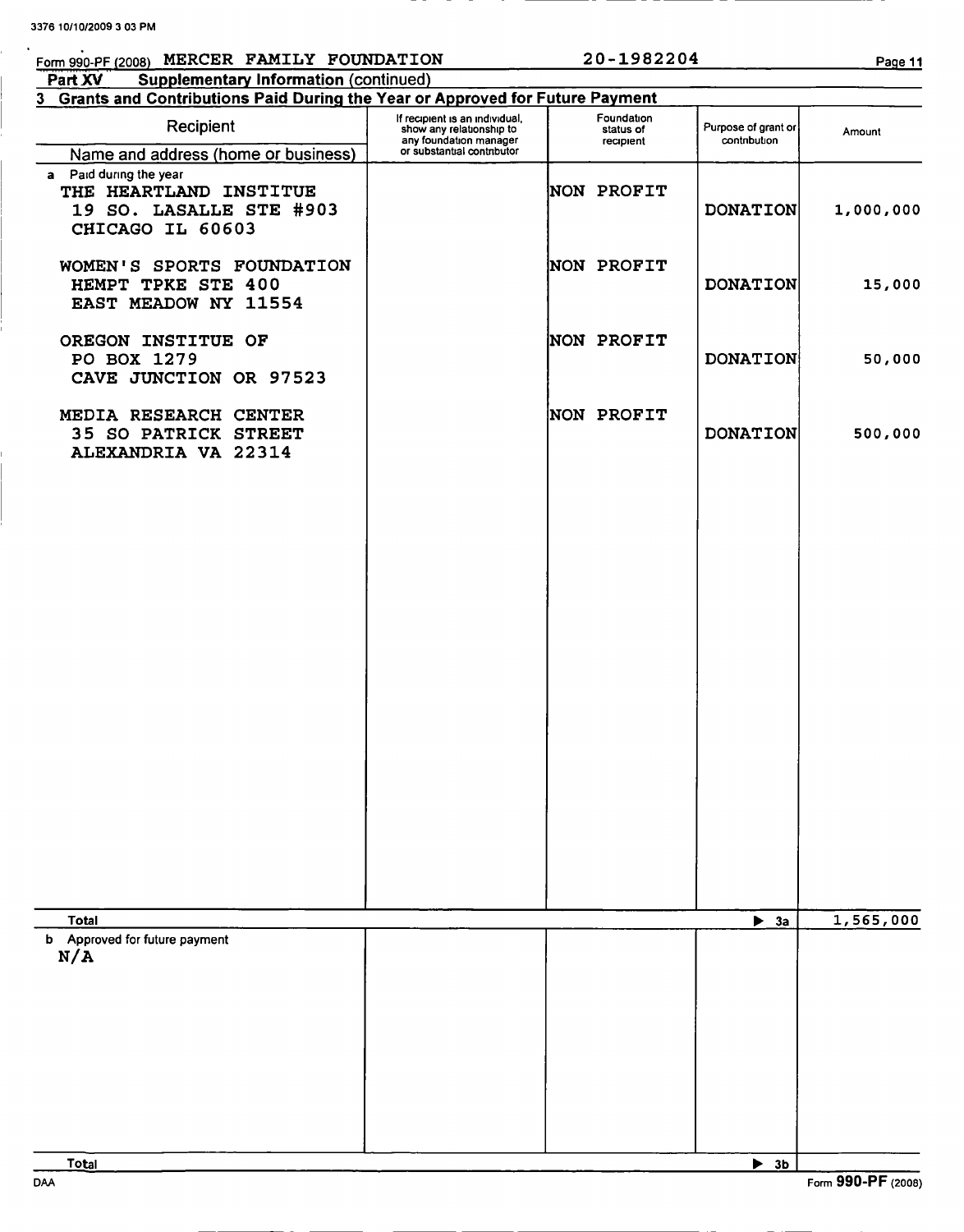| Form 990-PF (2008) MERCER FAMILY FOUNDATION                                                                           |                             |                           | 20-1982204               |                                      | Page 12                                                                      |
|-----------------------------------------------------------------------------------------------------------------------|-----------------------------|---------------------------|--------------------------|--------------------------------------|------------------------------------------------------------------------------|
| Part XVI-A<br><b>Analysis of Income-Producing Activities</b>                                                          |                             |                           |                          |                                      |                                                                              |
| Enter gross amounts unless otherwise indicated                                                                        |                             | Unrelated business income |                          | Excluded by section 512, 513, or 514 | (e)                                                                          |
| 1 Program service revenue                                                                                             | (a)<br><b>Business code</b> | (b)<br>Amount             | (c)<br>Exclusion<br>code | (d)<br>Amount                        | Related or exempt<br>function income<br>(See page 28 of<br>the instructions) |
| a                                                                                                                     |                             |                           |                          |                                      |                                                                              |
| ь                                                                                                                     |                             |                           |                          |                                      |                                                                              |
|                                                                                                                       |                             |                           |                          |                                      |                                                                              |
| <u> La contrada de la contrada de la contrada de la contrada de la contrada de la contrada de la contrada de la c</u> |                             |                           |                          |                                      |                                                                              |
|                                                                                                                       |                             |                           |                          |                                      |                                                                              |
| Fees and contracts from government agencies<br>g                                                                      |                             |                           |                          |                                      |                                                                              |
| 2 Membership dues and assessments<br>3 Interest on savings and temporary cash investments                             |                             |                           |                          |                                      | 267,794                                                                      |
| 4 Dividends and interest from securities                                                                              |                             |                           |                          |                                      |                                                                              |
| 5 Net rental income or (loss) from real estate                                                                        |                             |                           |                          |                                      |                                                                              |
| Debt-financed property<br>a                                                                                           |                             |                           |                          |                                      |                                                                              |
| Not debt-financed property<br>b                                                                                       |                             |                           |                          |                                      |                                                                              |
| 6 Net rental income or (loss) from personal property<br>7 Other investment income                                     |                             |                           |                          |                                      |                                                                              |
| 8 Gain or (loss) from sales of assets other than inventory                                                            |                             |                           |                          |                                      | 2,383,295                                                                    |
| 9 Net income or (loss) from special events                                                                            |                             |                           |                          |                                      |                                                                              |
| 10 Gross profit or (loss) from sales of inventory                                                                     |                             |                           |                          |                                      |                                                                              |
|                                                                                                                       |                             |                           |                          |                                      |                                                                              |

| 11 Other revenue a |  |  |
|--------------------|--|--|
|                    |  |  |
|                    |  |  |

|  | 12. Subtotal, Add columns (b), (d), and (e). |  |  |
|--|----------------------------------------------|--|--|

d

12 Subtotal Add columns (b), (d), and (e)<br>13 Total. Add line 12, columns (b), (d), and (e) 0 13 2, 651,089 13 Total. Add line 12, columns (b), (d), and (e) 13  $\overline{a}$ 

(See worksheet in line 13 instructions on page 28 to verify calculations)

| <u>Part XVI-B</u> | Relationship of Activities to the Accomplishment of Exempt Purposes                                                 |
|-------------------|---------------------------------------------------------------------------------------------------------------------|
|                   | Explain below how each activity for which income is reported in column (e) of Part XVI-A contributed importantly to |
| Line No.          | the accomplishment of the foundation's exempt purposes (other than by providing funds for such purposes) (See       |
|                   |                                                                                                                     |
|                   | page 28 of the instructions)                                                                                        |
| N/A               |                                                                                                                     |
|                   |                                                                                                                     |
|                   |                                                                                                                     |
|                   |                                                                                                                     |
|                   |                                                                                                                     |
|                   |                                                                                                                     |
|                   |                                                                                                                     |
|                   |                                                                                                                     |
|                   |                                                                                                                     |
|                   |                                                                                                                     |
|                   |                                                                                                                     |
|                   |                                                                                                                     |
|                   |                                                                                                                     |
|                   |                                                                                                                     |
|                   |                                                                                                                     |
|                   |                                                                                                                     |
|                   |                                                                                                                     |
|                   |                                                                                                                     |
|                   |                                                                                                                     |
|                   |                                                                                                                     |
|                   |                                                                                                                     |
|                   |                                                                                                                     |
|                   |                                                                                                                     |
|                   |                                                                                                                     |
|                   |                                                                                                                     |
|                   |                                                                                                                     |
|                   |                                                                                                                     |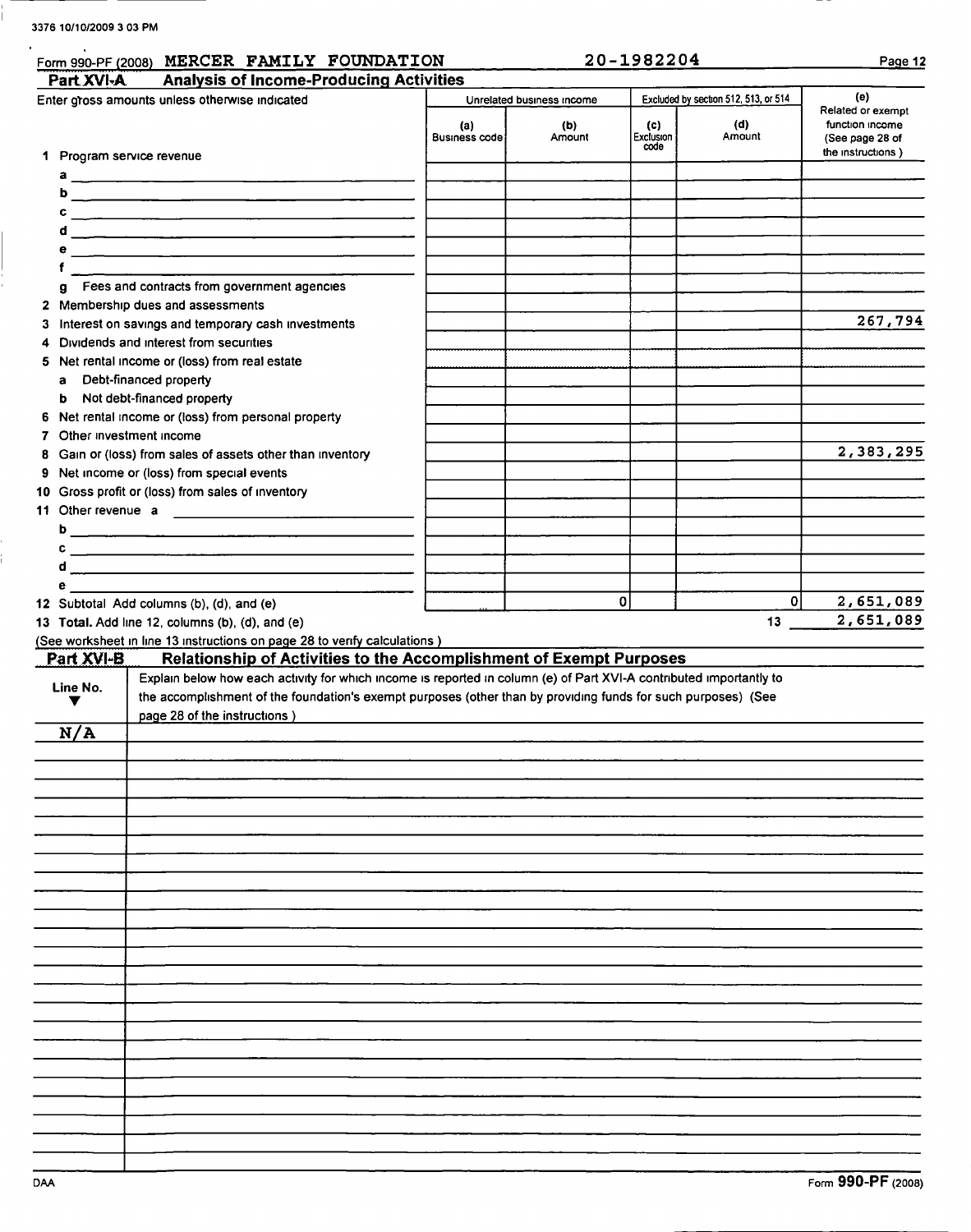| 3376 10/10/2009 3 03 PM |  |  |  |
|-------------------------|--|--|--|
|-------------------------|--|--|--|

|                                | Form 990-PF (2008) MERCER FAMILY FOUNDATION                                                                                    |              |                                                                                                                  |  | 20-1982204                                                                                                                                                                                         |       |        | Page 13      |
|--------------------------------|--------------------------------------------------------------------------------------------------------------------------------|--------------|------------------------------------------------------------------------------------------------------------------|--|----------------------------------------------------------------------------------------------------------------------------------------------------------------------------------------------------|-------|--------|--------------|
| Part XVII                      | <b>Exempt Organizations</b>                                                                                                    |              |                                                                                                                  |  | Information Regarding Transfers To and Transactions and Relationships With Noncharitable                                                                                                           |       |        |              |
| 1                              |                                                                                                                                |              | Did the organization directly or indirectly engage in any of the following with any other organization described |  |                                                                                                                                                                                                    |       | Yes    | No           |
|                                |                                                                                                                                |              |                                                                                                                  |  | in section 501(c) of the Code (other than section 501(c)(3) organizations) or in section 527, relating to political                                                                                |       |        |              |
|                                | organizations?                                                                                                                 |              |                                                                                                                  |  |                                                                                                                                                                                                    |       |        |              |
|                                |                                                                                                                                |              | a Transfers from the reporting foundation to a noncharitable exempt organization of                              |  |                                                                                                                                                                                                    |       |        |              |
| $(1)$ Cash                     |                                                                                                                                |              |                                                                                                                  |  |                                                                                                                                                                                                    |       |        | X            |
|                                | (2) Other assets                                                                                                               |              |                                                                                                                  |  |                                                                                                                                                                                                    | 1a(2) |        | $\mathbf{x}$ |
|                                | <b>b</b> Other transactions                                                                                                    |              |                                                                                                                  |  |                                                                                                                                                                                                    | 1b(1) |        | X            |
|                                | (1) Sales of assets to a noncharitable exempt organization<br>(2) Purchases of assets from a noncharitable exempt organization |              |                                                                                                                  |  |                                                                                                                                                                                                    | 1b(2) |        | X            |
|                                | (3) Rental of facilities, equipment, or other assets                                                                           |              |                                                                                                                  |  |                                                                                                                                                                                                    | 1b(3) |        | $\mathbf{x}$ |
|                                | (4) Reimbursement arrangements                                                                                                 |              |                                                                                                                  |  |                                                                                                                                                                                                    | 1b(4) |        | X            |
|                                | (5) Loans or loan guarantees                                                                                                   |              |                                                                                                                  |  |                                                                                                                                                                                                    | 1b(5) |        | X            |
|                                | (6) Performance of services or membership or fundraising solicitations                                                         |              |                                                                                                                  |  |                                                                                                                                                                                                    | 1b(6) |        | X            |
|                                |                                                                                                                                |              | c Sharing of facilities, equipment, mailing lists, other assets, or paid employees                               |  |                                                                                                                                                                                                    | 1c    |        | $\mathbf{x}$ |
|                                |                                                                                                                                |              |                                                                                                                  |  | d If the answer to any of the above is "Yes," complete the following schedule. Column (b) should always show the fair market                                                                       |       |        |              |
|                                |                                                                                                                                |              |                                                                                                                  |  | value of the goods, other assets, or services given by the reporting organization If the foundation received less than fair market                                                                 |       |        |              |
|                                |                                                                                                                                |              |                                                                                                                  |  | value in any transaction or sharing arrangement, show in column (d) the value of the goods, other assets, or services received<br>Description of transfers, transactions, and sharing arrangements |       |        |              |
| (a) Line no<br>N/A             | (b) Amount involved                                                                                                            |              | (c) Name of nonchantable exempt organization                                                                     |  | (d)                                                                                                                                                                                                |       |        |              |
|                                |                                                                                                                                |              |                                                                                                                  |  |                                                                                                                                                                                                    |       |        |              |
|                                |                                                                                                                                |              |                                                                                                                  |  |                                                                                                                                                                                                    |       |        |              |
|                                |                                                                                                                                |              |                                                                                                                  |  |                                                                                                                                                                                                    |       |        |              |
|                                |                                                                                                                                |              |                                                                                                                  |  |                                                                                                                                                                                                    |       |        |              |
|                                |                                                                                                                                |              |                                                                                                                  |  |                                                                                                                                                                                                    |       |        |              |
|                                |                                                                                                                                |              |                                                                                                                  |  |                                                                                                                                                                                                    |       |        |              |
|                                |                                                                                                                                |              |                                                                                                                  |  |                                                                                                                                                                                                    |       |        |              |
|                                |                                                                                                                                |              |                                                                                                                  |  |                                                                                                                                                                                                    |       |        |              |
|                                |                                                                                                                                |              |                                                                                                                  |  |                                                                                                                                                                                                    |       |        |              |
|                                |                                                                                                                                |              |                                                                                                                  |  |                                                                                                                                                                                                    |       |        |              |
|                                |                                                                                                                                |              |                                                                                                                  |  |                                                                                                                                                                                                    |       |        |              |
|                                |                                                                                                                                |              |                                                                                                                  |  |                                                                                                                                                                                                    |       |        |              |
|                                |                                                                                                                                |              |                                                                                                                  |  |                                                                                                                                                                                                    |       |        |              |
|                                |                                                                                                                                |              |                                                                                                                  |  |                                                                                                                                                                                                    |       |        |              |
|                                |                                                                                                                                |              | 2a Is the foundation directly or indirectly affiliated with, or related to, one or more tax-exempt organizations |  |                                                                                                                                                                                                    |       |        |              |
|                                |                                                                                                                                |              | described in section 501(c) of the Code (other than section $501(c)(3)$ ) or in section 527?                     |  |                                                                                                                                                                                                    |       | Yes  X | <b>No</b>    |
|                                | b If "Yes," complete the following schedule                                                                                    |              |                                                                                                                  |  |                                                                                                                                                                                                    |       |        |              |
| N/A                            | (a) Name of organization                                                                                                       |              | (b) Type of organization                                                                                         |  | (c) Description of relationship                                                                                                                                                                    |       |        |              |
|                                |                                                                                                                                |              |                                                                                                                  |  |                                                                                                                                                                                                    |       |        |              |
|                                |                                                                                                                                |              |                                                                                                                  |  |                                                                                                                                                                                                    |       |        |              |
|                                |                                                                                                                                |              |                                                                                                                  |  |                                                                                                                                                                                                    |       |        |              |
|                                |                                                                                                                                |              |                                                                                                                  |  |                                                                                                                                                                                                    |       |        |              |
|                                |                                                                                                                                |              |                                                                                                                  |  | Under penalties of perjury, I declare that I have examined this return, including accompanying schedules and statements and to the best of my knowledge and                                        |       |        |              |
|                                |                                                                                                                                |              | belief, it is true, correct, and complete Declaration of preparer (other than taxpayer or                        |  |                                                                                                                                                                                                    |       |        |              |
|                                |                                                                                                                                |              |                                                                                                                  |  |                                                                                                                                                                                                    |       |        |              |
|                                | Signature of officer or trustee                                                                                                |              |                                                                                                                  |  |                                                                                                                                                                                                    |       |        |              |
|                                |                                                                                                                                |              |                                                                                                                  |  |                                                                                                                                                                                                    |       |        |              |
| Sign Here                      | Preparer's                                                                                                                     |              |                                                                                                                  |  |                                                                                                                                                                                                    |       |        |              |
| Paid<br>Preparer's<br>Use Only | signature                                                                                                                      |              |                                                                                                                  |  |                                                                                                                                                                                                    |       |        |              |
|                                | Firm's name (or yours if                                                                                                       |              | WIL<br>APRA,                                                                                                     |  |                                                                                                                                                                                                    |       |        |              |
|                                | self-employed), address,                                                                                                       | $\mathbf{2}$ | <b>ROOSEVELT</b><br><b>AVE</b>                                                                                   |  |                                                                                                                                                                                                    |       |        |              |
|                                | and ZIP code                                                                                                                   | <b>PRT</b>   | STA,<br>JEFF<br>NY                                                                                               |  |                                                                                                                                                                                                    |       |        |              |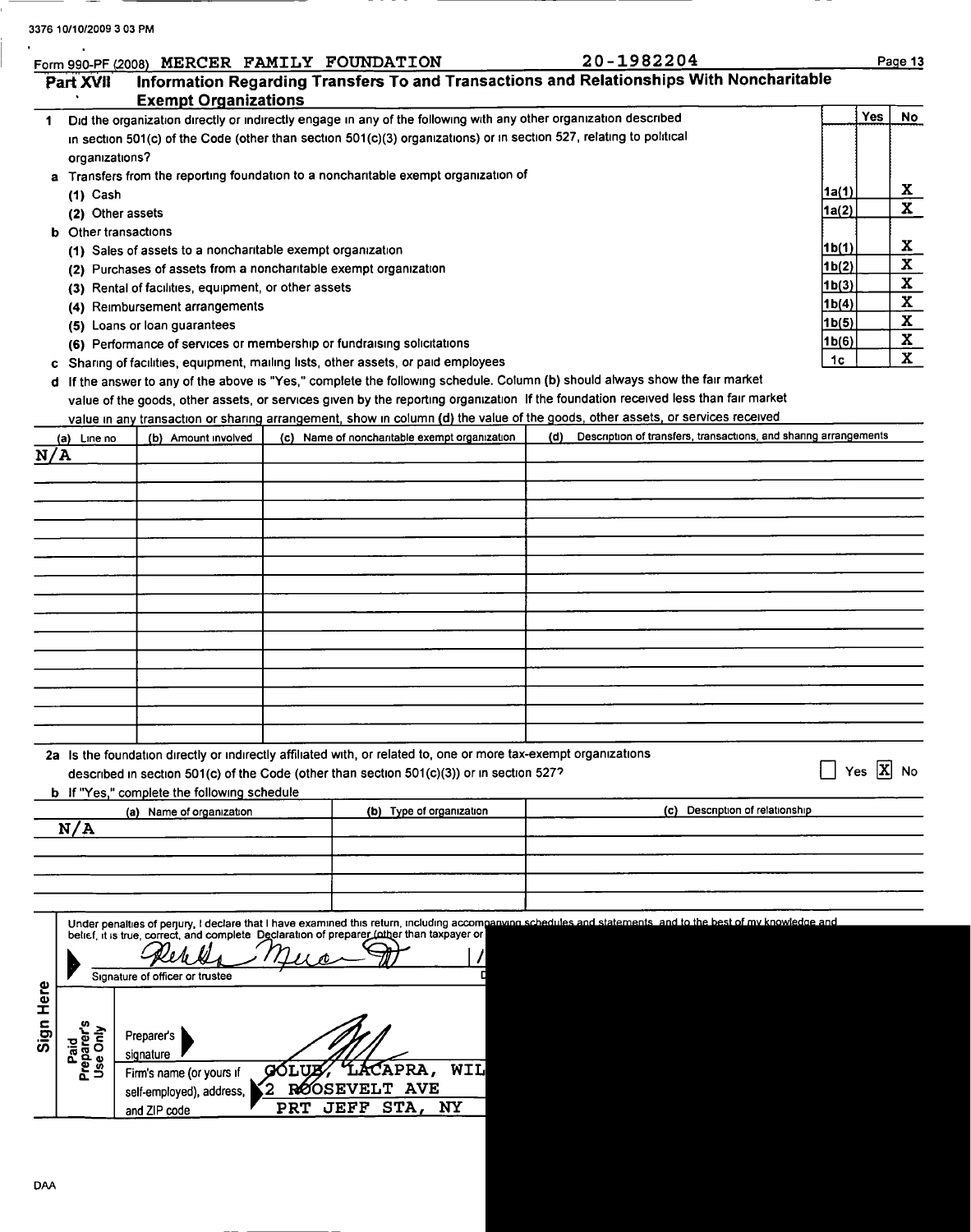(F orm 990 , 990-EZ,

Schedule B

### Schedule of Contributors

or 990?F) ► Attach to Form <sup>990</sup> , 990-EZ , and 990-PF.

200

Employer identification number

20-1982204

| Name of the organization |  |
|--------------------------|--|
|--------------------------|--|

Department of the Treasury Internal Revenue Service

### MERCER FAMILY FOUNDATION

Organization type (check one):

| Filers of:         | Section:                                                                  |
|--------------------|---------------------------------------------------------------------------|
| Form 990 or 990-EZ | 501(c)<br>) (enter number) organization                                   |
|                    | 4947(a)(1) nonexempt charitable trust not treated as a private foundation |
|                    | 527 political organization                                                |
| Form 990-PF        | $ \mathbf{X} $ 501(c)(3) exempt private foundation                        |
|                    | 4947(a)(1) nonexempt charitable trust treated as a private foundation     |
|                    | 501(c)(3) taxable private foundation                                      |

Check if your organization is covered by the General Rule or a Special Rule. (Note . Only a section 501(c)(7), (8), or (10) organization can check boxes for both the General Rule and a Special Rule See instructions )

### General Rule

For organizations filing Form 990, 990-EZ, or 990-PF that received, during the year, \$5,000 or more (in money or property) from any one contributor Complete Parts <sup>I</sup> and II

### Special Rules

For a section 501(c)(3) organization filing Form 990, or Form 990-EZ, that met the 33 1/3% support test of the regulations under sections 509(a)(1)/170(b)(1)(A)(vi), and received from any one contributor, during the year, a contribution of the greater of (1) \$5,000 or (2) 2% of the amount on Form 990, Part VIII, line 1h or 2% of the amount on Form 990-EZ, line <sup>1</sup> Complete Parts <sup>I</sup> and II

For a section 501(c)(7), (8), or (10) organization filing Form 990, or Form 990-EZ, that received from any one contributor, during the year, aggregate contributions or bequests of more than \$1,000 for use exclusively for religious, charitable, scientific, literary, or educational purposes, or the prevention of cruelty to children or animals. Complete Parts I, II, and III

For a section 501(c)(7), (8), or (10) organization filing Form 990, or Form 990-EZ, that received from any one contributor, during the year, some contributions for use exclusively for religious, charitable, etc., purposes, but these contributions did not aggregate to more than \$1,000 (If this box is checked, enter here the total contributions that were received during the year for an exclusively religious, charitable, etc , purpose Do not complete any of the parts unless the General Rule applies to this organization because it received nonexclusively religious, charitable, etc , contributions of \$5,000 or more during the year)  $\triangleright$  \$

Caution. Organizations that are not covered by the General Rule and/or the Special Rules do not file Schedule B (Form 990, 990-EZ, or 990-PF), but they must answer "No" on Part IV, line 2 of their Form 990, or check the box in the heading of their Form 990-EZ, or on line 2 of their Form 990-PF, to certify that they do not meet the filing requirements of Schedule B (Form 990, 990-EZ, or 990-PF)

For Privacy Act and Paperwork Reduction Act Notice, see the Instructions Schedule B (Form 990, 990-EZ, or 990-PF) (2008) for Form 990. These instructions will be issued separately.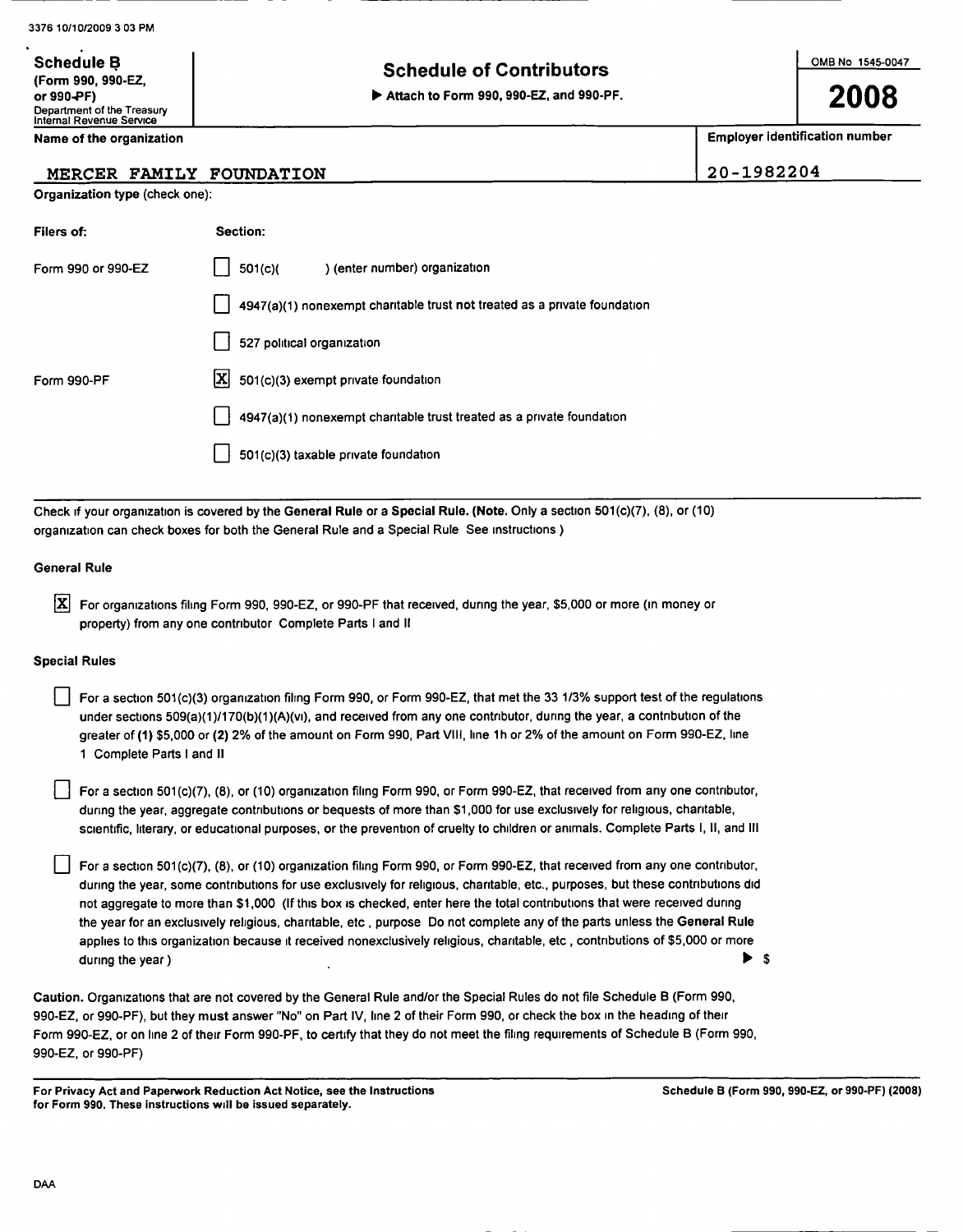|  |  | Schedule B (Form 990, 990-EZ, or 990-PF) (2008) |  |
|--|--|-------------------------------------------------|--|

Page 1 of 1 of Part I

| Name of organization |  |
|----------------------|--|
|                      |  |

MERCER FAMILY FOUNDATION

Employer identification number 20-1982204

Part I Contributors (see instructions)

| (a)        | (b)                                                                | (c)                            | (d)                                                                                             |
|------------|--------------------------------------------------------------------|--------------------------------|-------------------------------------------------------------------------------------------------|
| No.        | Name, address, and ZIP + 4                                         | <b>Aggregate contributions</b> | Type of contribution                                                                            |
| 1          | ROBERT MERCER<br>149 HARBOR ROAD<br>NY 11780<br>HEAD OF THE HARBOR | 3,000,000<br>\$                | X<br>Person<br>Payroll<br>Noncash<br>(Complete Part II if there is<br>a noncash contribution)   |
| (a)        | (b)                                                                | (c)                            | (d)                                                                                             |
| No.        | Name, address, and ZIP + 4                                         | <b>Aggregate contributions</b> | Type of contribution                                                                            |
|            |                                                                    | \$                             | Person<br>Payroll<br>Noncash<br>(Complete Part II if there is<br>a noncash contribution)        |
| (a)        | (b)                                                                | (c)                            | (d)                                                                                             |
| No.        | Name, address, and ZIP + 4                                         | <b>Aggregate contributions</b> | Type of contribution                                                                            |
|            |                                                                    | \$                             | Person<br>Payroll<br><b>Noncash</b><br>(Complete Part II if there is<br>a noncash contribution) |
| (a)        | (b)                                                                | (c)                            | (d)                                                                                             |
| No.        | Name, address, and ZIP + 4                                         | <b>Aggregate contributions</b> | Type of contribution                                                                            |
|            |                                                                    | \$                             | Person<br>Payroll<br><b>Noncash</b><br>(Complete Part II if there is<br>a noncash contribution) |
| (a)        | (b)                                                                | (c)                            | (d)                                                                                             |
| <u>No.</u> | Name, address, and ZIP + 4                                         | <b>Aggregate contributions</b> | <b>Type of contribution</b>                                                                     |
|            |                                                                    | \$                             | Person<br>Payroll<br>Noncash<br>(Complete Part II if there is<br>a noncash contribution)        |
| (a)        | (b)                                                                | (c)                            | (d)                                                                                             |
| No.        | Name, address, and ZIP + 4                                         | <b>Aggregate contributions</b> | Type of contribution                                                                            |
|            |                                                                    | \$                             | Person<br>Payroll<br>Noncash<br>(Complete Part II if there is<br>a noncash contribution)        |

Schedule B (Form 990, 990-EZ, or 990-PF) (2008)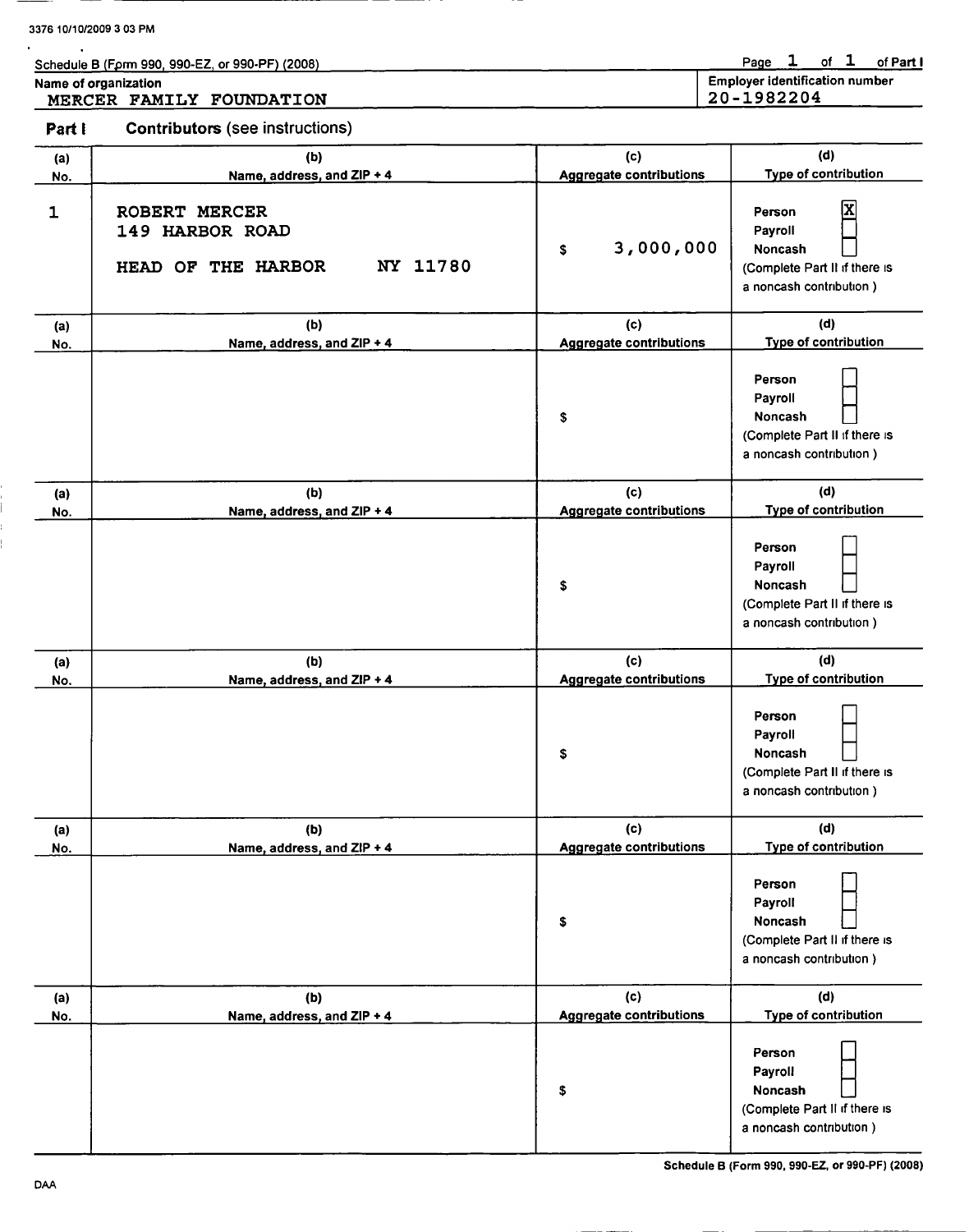## 3376 MERCER FAMILY FOUNDATION 20-1982204 Federal Statements FYE: 12/31/2008

| Description<br>Received |                  |              |                 |      |         |              |                           |
|-------------------------|------------------|--------------|-----------------|------|---------|--------------|---------------------------|
| Whom<br>Sold            | Date<br>Acquired | Date<br>Sold | Sale<br>Price   | Cost | Expense | Depreciation | <b>Net</b><br>Gain / Loss |
| MEDALLION CAPITAL GAINS |                  |              | <b>PURCHASE</b> |      |         |              |                           |
|                         | VARIOUS          | VARIOUS \$   | $2,383,295$ \$  |      |         |              | 2,383,295                 |
| TOTAL                   |                  |              | $2,383,295$ \$  | 0 S  |         | o s          | 2,383,295                 |

## Statement 2 - Form 990-PF. Part I, Line 16b - Accounting Fees

| Description               | Total |  | Net<br>Investment |  | Adjusted<br><b>Net</b> |  | Charitable<br>Purpose |  |
|---------------------------|-------|--|-------------------|--|------------------------|--|-----------------------|--|
| PREPARATION<br>TAX RETURN | 1,550 |  |                   |  |                        |  |                       |  |
| TOTAL                     | 1,550 |  |                   |  |                        |  |                       |  |

## Statement 3 - Form 990-PF, Part I, Line 18 - Taxes

| <b>Description</b>                | Total         | <b>Net</b><br>Investment | Adjusted<br><b>Net</b> | Charitable<br>Purpose |
|-----------------------------------|---------------|--------------------------|------------------------|-----------------------|
| FEDERAL EXCISE TAX<br>FEES TO NYS | 16,428<br>275 |                          |                        |                       |
| TOTAL                             | 16,703        |                          |                        |                       |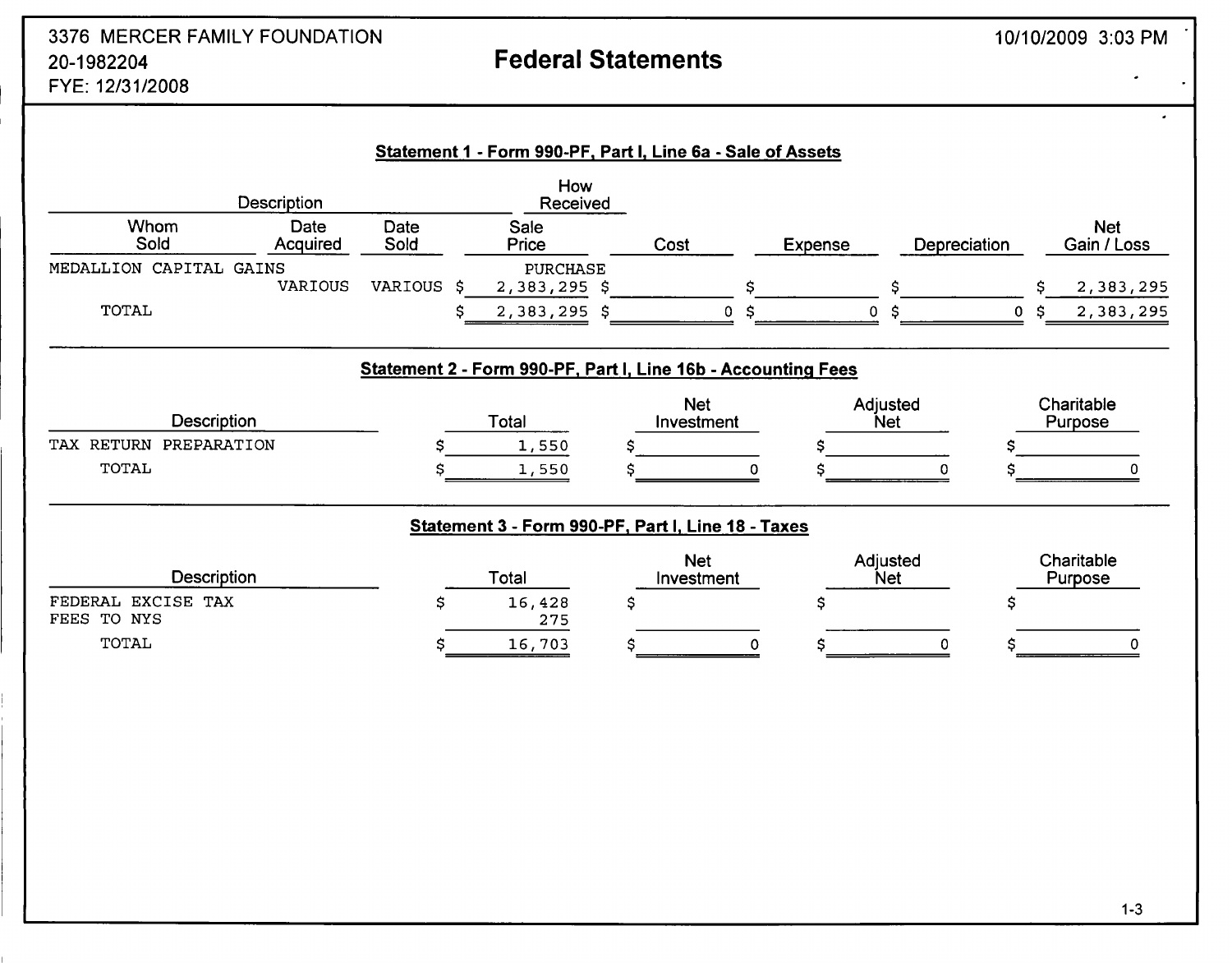## 3376 MERCER FAMILY FOUNDATION 20-1982204 Federal Statements FYE: 12/31/2008

 $\overline{\phantom{a}}$ 

## Statement 4 - Form 990-PF, Part I, Line 23 - Other Expenses

| <b>Description</b>                            | Total | <b>Net</b><br>Investment | Adjusted<br><b>Net</b> | Charitable<br>Purpose |
|-----------------------------------------------|-------|--------------------------|------------------------|-----------------------|
| <b>EXPENSES</b>                               |       |                          |                        |                       |
| <b>BANK CHARGES</b><br>OFFICE AND ADMIN COSTS | 4,000 | 92                       |                        |                       |
| TOTAL                                         | 4,092 |                          |                        |                       |